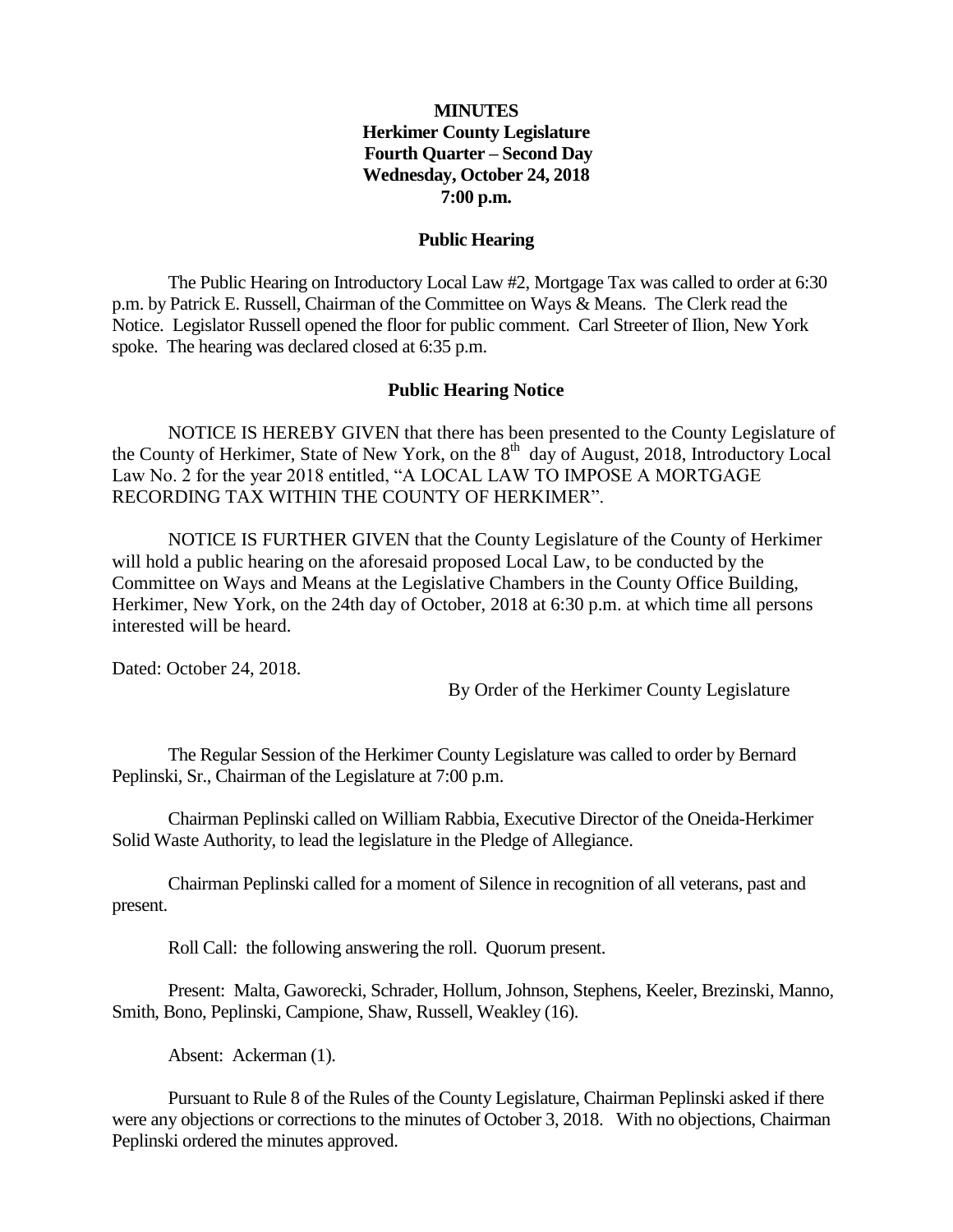At this time Chairman Peplinski dispensed with the regular session to allow for a presentation by William Rabbia, Executive Director of the Oneida-Herkimer Solid Waste Authority who presented the Legislature with information regarding a new program as well as copies of the 2019 proposed Budget.

Pursuant to Rule 6, Chairman Peplinski then proceeded with Reports of Standing Committees. Legislator Manno and Legislator Bono each gave reports of their committee. Chairman Peplinski continued with the regular session.

Pursuant to Rule 11, Comments by Residents, Chairman Peplinski called on Carl Streeter of Ilion, New York. Mr. Streeter stated he would like the information on the Strategic Development Specialists grant applications.

Chairman Peplinski stated that the communications received by the Legislature and the committees to which they were referred were listed on the agenda and asked if any member of the Legislature requested mention of any particular communication. Chairman Peplinski continued with the regular session.

No. 412 –A communication was received from the Sect. of the Republican Committee, submitting Recommendation of Commissioner. Referred to the Committee on Administration and Veterans' Affairs.

No. 413 - A communication was received from the County Treasurer, submitting Report of Cancelled Taxes. Referred to the Committee on Ways & Means.

No. 414 - A communication was received from the Chairman of the Herkimer County Sewer District Board, submitting Proposed Assessment Roll. Referred to the Committee on Natural Resources.

No. 415 - A communication was received from the Director of Real Property Tax Services, requesting Assessment Contract for Town of Danube. Referred to the Committee on Ways & Means.

No. 416 - A communication was received from the Budget Office/Purchasing Agent, requesting Budget Amendment for Office for the Aging, Additional Funding. Referred to the Committee on Ways & Means.

No. 417 - A communication was received from the Budget Officer/Purchasing Agent, requesting Amendment of Res. No. 274 for Elevator Maintenance. Referred to the Committee on County Properties.

No. 418 - A communication was received from the Commissioner of Social Services, requesting authorization to submit Plan to Office of Children and Family Service for STSJP Program. Referred to the Committee on Public Safety/Emergency Management.

No. 419 - A communication was received from the Coordinator of the STOP-DWI Program, requesting acceptance of Grant Funding. Referred to the Committees on Human Resources and Ways & Means.

No. 420 - A communication was received from the Budget Officer/Purchasing Agent, requesting Budget Amendment in STOP-DWI. Referred to the Committee on Ways & Means.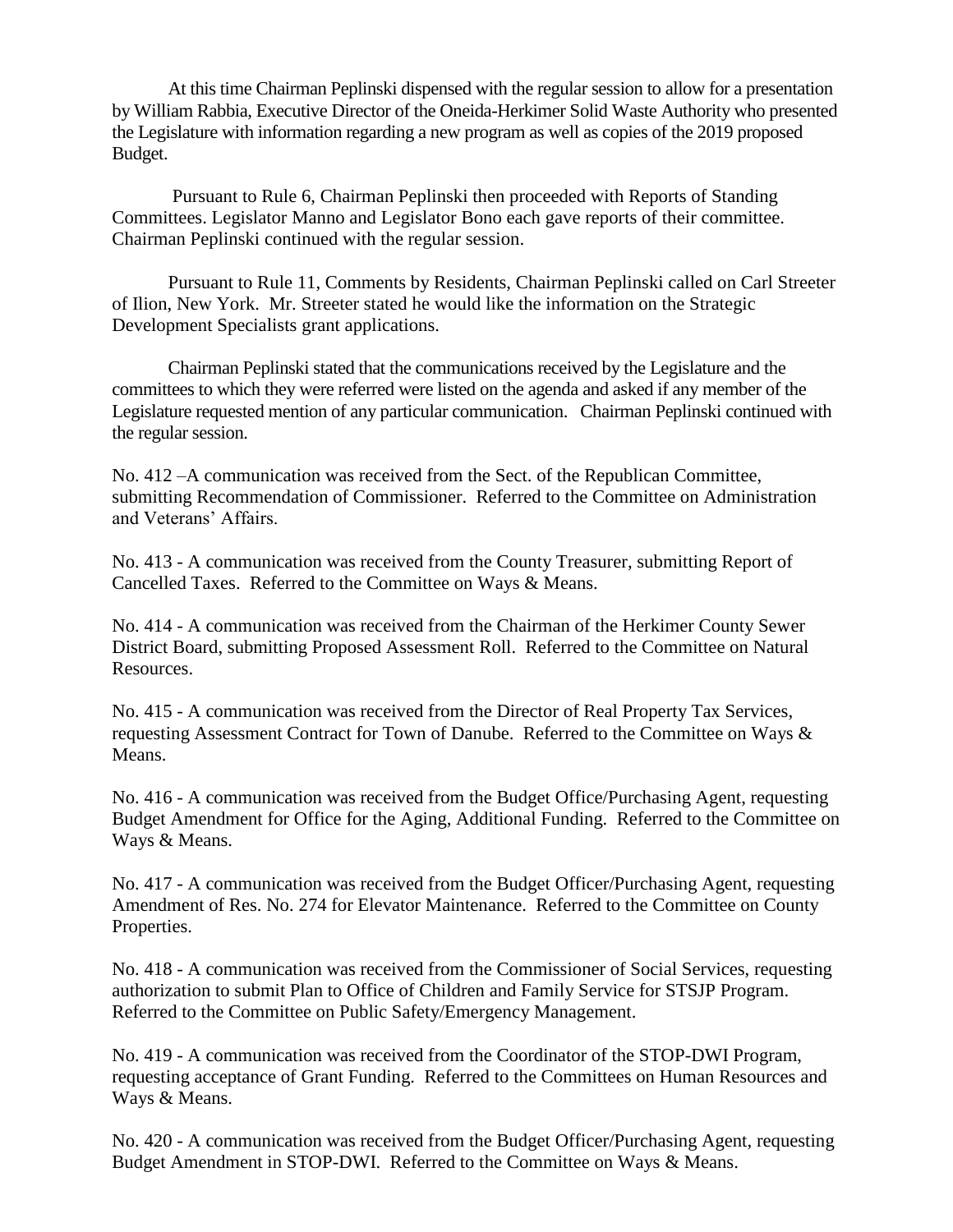No. 421 - A communication was received from the Herkimer County Sheriff, requesting acceptance of Grant Funds from Senator Tedisco's Office. Referred to the Committees on Public Safety/Emergency Management and Ways & Means.

No. 422 - A communication was received from the Budget Officer/Purchasing Agent, requesting approval for Budget Amendment in Sheriff's Office for Grant Funding. Referred to the Committee on Ways & Means.

No. 423 – A communication was received from the Director of Emergency Management, requesting acceptance of Grant Funding from NYS. Referred to the Committees on Public Safety/Emergency Management and Ways & Means.

No. 424 – A communication was received from the Budget Officer/Purchasing Agent, requesting Budget Amendment for Grant in Emergency Services. Referred to the Committee on Ways & Means.

No. 425 – A communication was received from the Budget Officer/Purchasing Agent, requesting approval for Transfers. Referred to the Committee on Ways & Means.

No. 426 – A communication was received from the Budget Officer/Purchasing Agent, requesting appropriation in Highway Department Accounts and approving request to close accounts. Referred to the Committee on Ways & Means.

No. 427 - A communication was received from the Director of Emergency Services, requesting approval of Contract for Spohn Hill Tower Site. Referred to the Committees on Public Safety/Emergency Management and Ways & Means.

No. 428 – A communication was received from Director of Personnel, requesting establishment of Sexual Harassment Policy. Referred to the Committee on Ways & Means.

No. 429 - A communication was received from the Director of Public Health Nursing Service, requesting renewal of Contract for Biohazardous Waste Disposal. Referred to the Committees on Human Resources and Ways & Means.

No. 430 - A communication was received from the NYS Office of Homeland Security, informing of Grant Award in Emergency Management. Filed.

No. 431 - A communication was received from the Director of Emergency Services, requesting the Purchase of Equipment with SHSP Grant Funding. Referred to the Committees on Public Safety/Emergency Management and Ways & Means.

No. 432 - A communication was received from the Budget Officer/Purchasing Agent, advising of Electrical Contractor Alternates. Referred to the Committees on Public Safety/Emergency Management and Ways & Means.

No. 433 - A communication was received from the Executive Director of the Herkimer County IDA, requesting authorization to grant funds for Manheim Business Park. Referred to the Committees on County Planning & Development and Ways & Means.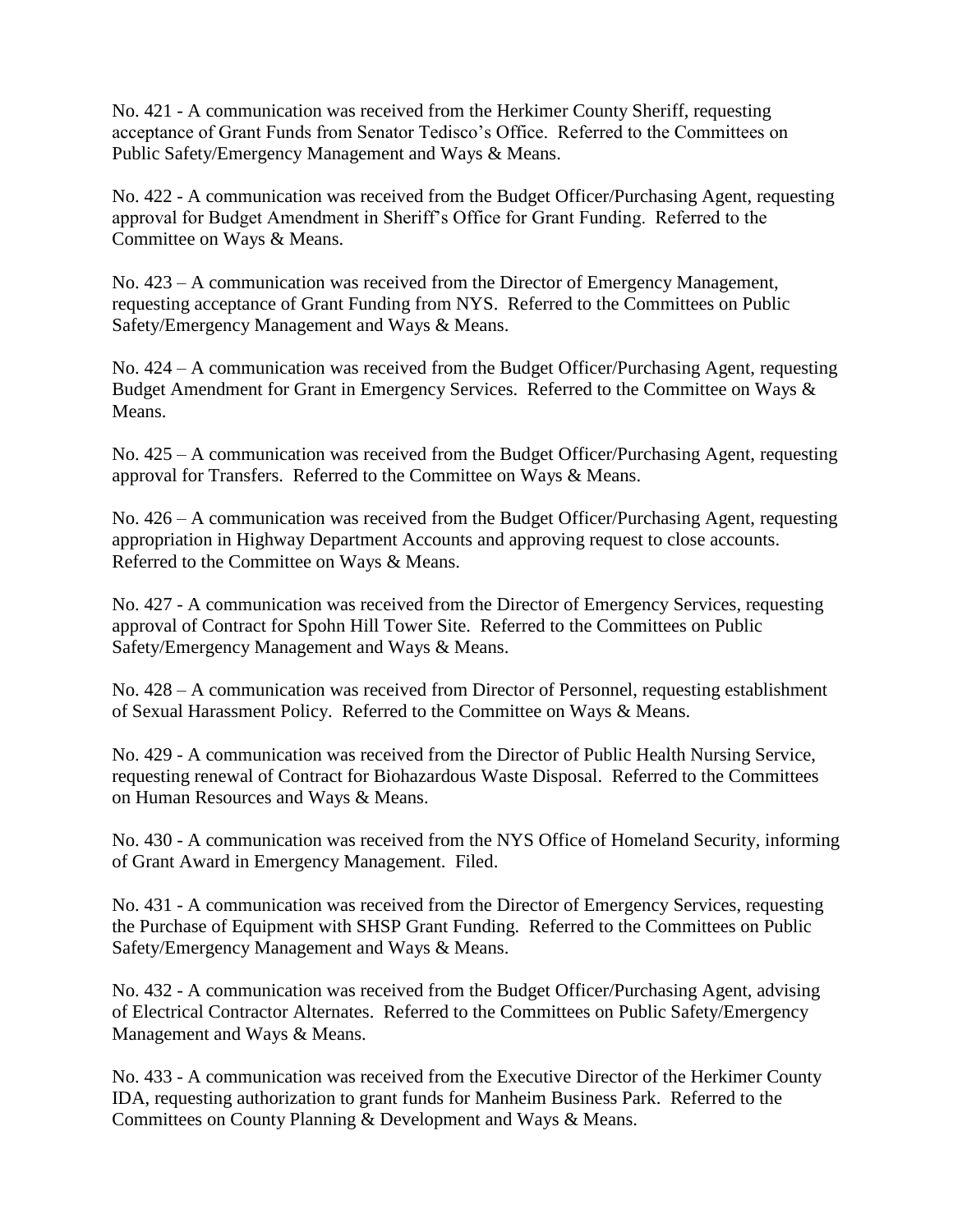No. 434 - A communication was received from the Budget Officer/Purchasing Agent, advising of recommendation for Special Inspector and Testing Inspection Agency. Referred to the Committees on Public Safety/Emergency Management and Ways & Means.

With that being all the communications, the Chairman continued with Reports and Resolutions.

The Chairman continued with the Regular Agenda.

On motion of Mr. Shaw, seconded by Mr. Russell, Report and Resolution No. 314 sponsored by the Committee on Ways & Means regarding Introductory Local Law No. 2 for 2018 was handed up; discussion was held, voted on and adopted by the following roll call vote:

Ayes: Malta, Gaworecki, Schrader, Hollum, Johnson, Stephens, Keeler, Brezinski, Manno, Smith, Bono, Peplinski, Campione, Russell, Shaw, Weakley (16).

Against: None.

Absent: Ackerman (1).

On motion of Mr. Stephens, seconded by Mr. Malta, Report and Resolution No. 315 sponsored by the Committee on Administration/Veterans' Affairs making appointment of Commissioner of Elections was handed up, voted on and adopted by voice vote:

Ayes: (16). Against: None. Absent: Ackerman (1).

On motion of Mr. Russell, seconded by Mr. Stephens, Report and Resolution No. 316 sponsored by the Committee on Ways & Means relating to cancelled taxes and rejected taxes was handed up; voted on and adopted by voice vote:

Ayes: (16). Against: None.

Absent: Ackerman (1).

On motion of Mr. Campione, seconded by Mr. Hollum, Report and Resolution No. 317 sponsored by the Committee on Natural Resources fixing time and place for Public Hearing was handed up: voted on and adopted by voice vote:

Ayes: (16). Against: None.

Absent: Ackerman (1).

 On motion of Mr. Campione, seconded by Mr. Gaworecki Report and Resolution No. 318 sponsored by the Committee on Ways & Means authorizing contract with the Town of Danube to provide assessment services to the Town was handed up; voted on and adopted by voice vote:

Ayes: (16). Against: None.

Absent: Ackerman (1).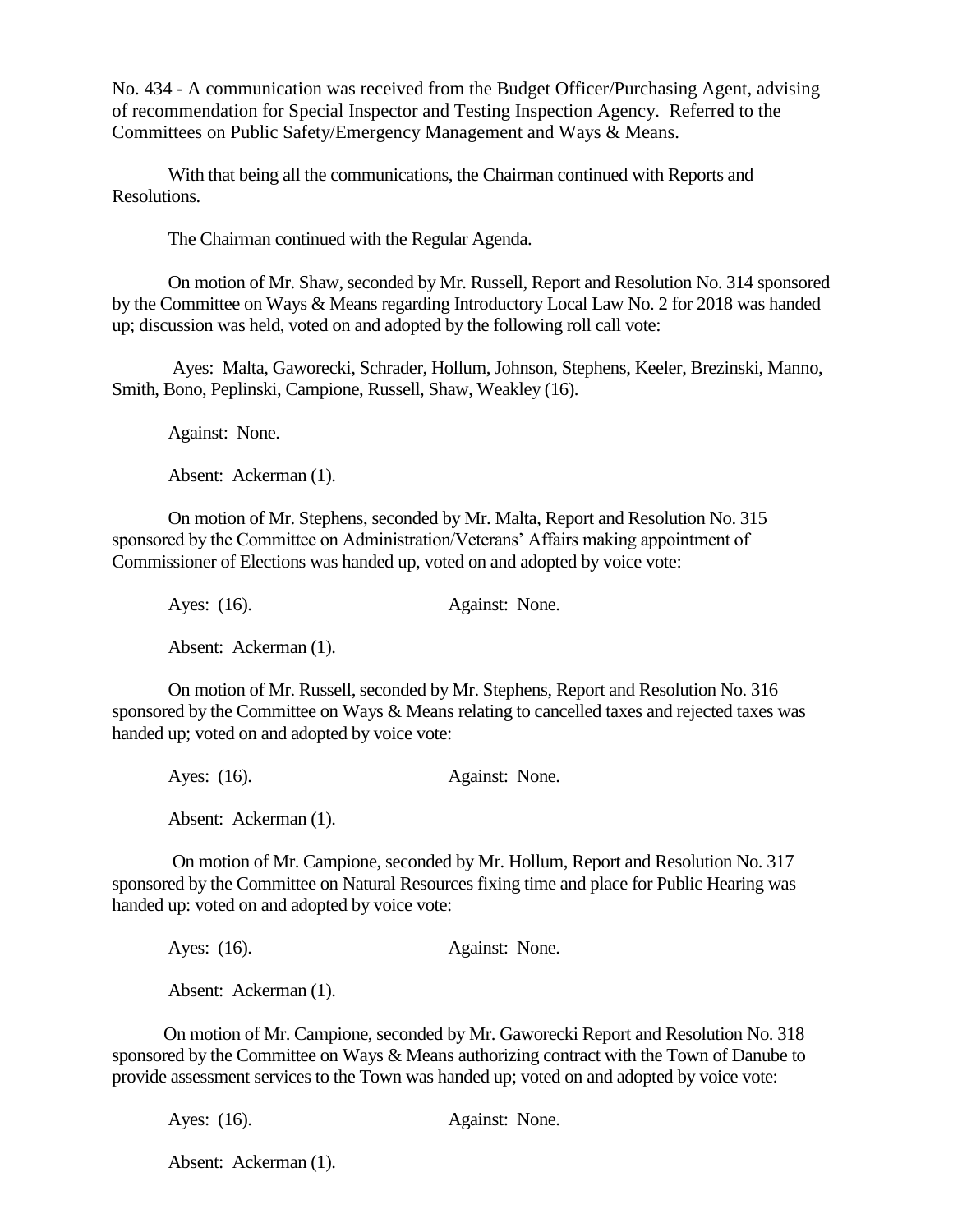On motion of Mr. Stephens seconded by Mr. Smith, Report and Resolution No. 319 sponsored by the Committee on County Properties and the Committee on Ways & Means amending Resolution No. 274 of 2018 for elevator maintenance for County Buildings was handed up; voted on and adopted by voice vote:

Ayes: (16). Against: None.

Absent: Ackerman (1).

 On motion of Mr. Weakley, seconded by Mr. Schrader, Report and Resolution No. 320 sponsored by the Committee on Human Resources and Committee on Ways & Means accepting additional funding, establishing account and amending Budget for respite services under the Caregiver Services Initiative was handed up; voted on and adopted by voice vote:

Ayes: (16). Against: None. Absent: Ackerman (1).

On motion of Mr. Shaw, seconded by Mr. Bono, Report and Resolution No. 321 sponsored by the Committee on Human Resources and the Committee on Ways & Means authorizing submission of Supervision and Treatment Services for Juveniles Program was handed up; voted on and adopted by voice vote:

Ayes: (16). Against: None.

Absent: Ackerman (1).

On motion of Mr. Bono, seconded by Mr. Keeler, Report and Resolution No. 322 sponsored by the Committee on Public Safety/Emergency Management and the Committee on Ways & Means accepting grant and amending Budget in connection with receipt of STOP-DWI Funding was handed up; voted on and adopted by voice vote:

Ayes: (16). Against: None.

Absent: Ackerman (1).

 On motion of Mr. Hollum, seconded by Mr. Shaw, Report and Resolution No. 323 sponsored by the Committee on Public Safety/Emergency Management and the Committee on Ways & Means accepting grant and amending budget in connection with receipt of funding in the Herkimer County Sheriff's Department was handed up; voted on and adopted by voice vote:

Ayes: (16). Against: None.

Absent: Ackerman (1).

On motion of Mr. Bono, seconded by Mr. Keeler, Report and Resolution No. 324 sponsored by the Committee on Public Safety/Emergency Management and the Committee on Ways & Means accepting grant, amending budget and establishing account for receipt of Homeland Security Funding was handed up; voted on and adopted by voice vote:

Ayes: (16). Against: None.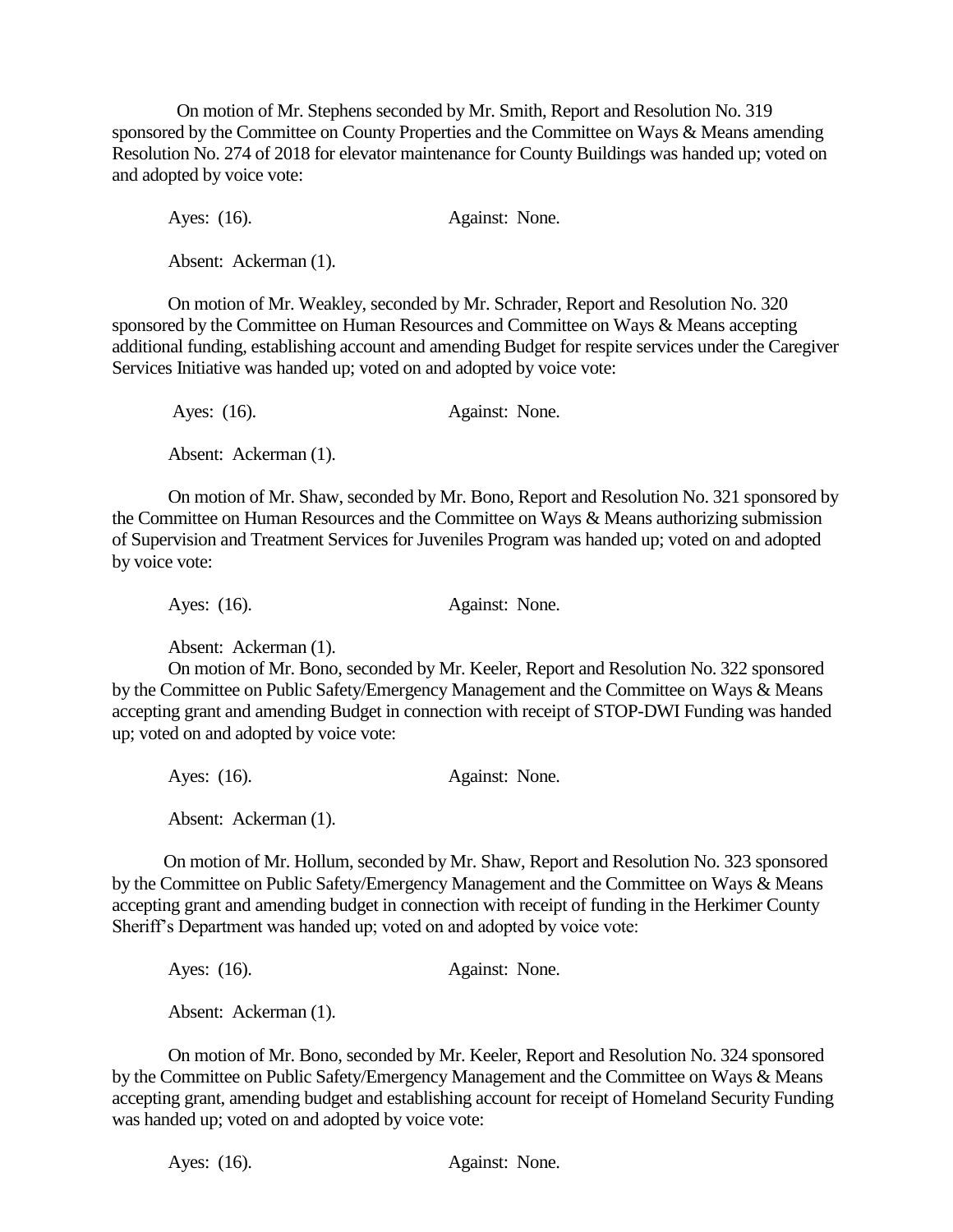Absent: Ackerman (1).

On motion of Mr. Bono, seconded by Mr. Stephens, Report and Resolution No. 325 sponsored by the Committee on Public Safety/Emergency Management and the Committee on Ways & Means approving lease for communication system tower site was handed up; voted on and adopted by voice vote:

Ayes: (16). Against: None.

Absent: Ackerman (1).

On motion of Mr. Smith, seconded by Mr. Campione, Report and Resolution No. 326 sponsored by the Committee on Ways & Means authorizing transfer of funds was handed up; voted on and adopted by voice vote:

Ayes: (16). Against: None.

Absent: Ackerman (1).

On motion of Mr. Stephens, seconded by Mr. Gaworecki, Report and Resolution No. 327 sponsored by the Committee on Ways & Means closing accounts and appropriating funds in Highway Department was handed up; voted on and adopted by the following roll call vote:

Ayes: Malta, Gaworecki, Schrader, Hollum, Johnson, Stephens, Keeler, Brezinski, Manno, Smith, Bono, Peplinski, Campione, Russell, Shaw, Weakley (16).

Against: None.

Absent: Ackerman (1).

On motion of Mr. Weakley, seconded by Mr. Schrader, Report and Resolution No. 328 sponsored by the Committee on Ways & Means adopting Sexual Harassment Policy was handed up; voted on and adopted by voice vote:

Ayes: (16). Against: None.

Absent: Ackerman (1).

On motion of Mr. Schrader, seconded by Mr. Johnson, Resolution No. 329 sponsored by the Committee on Ways & Means amending Res. No. 290 of 2108 approving standard work day and retirement reporting for elected and appointed officials was handed up; voted on and adopted by voice vote:

Ayes: (16). Against: None.

Absent: Ackerman (1).

On motion of Mr. Smith, seconded by Mr. Stephens, Report and Resolution No. 330 sponsored by the Committee on Ways & Means establishing annual salaries of some elected officials and certain county officers appointed for a fixed term during their term of office and setting date for public hearing was handed up; voted on and adopted by voice vote: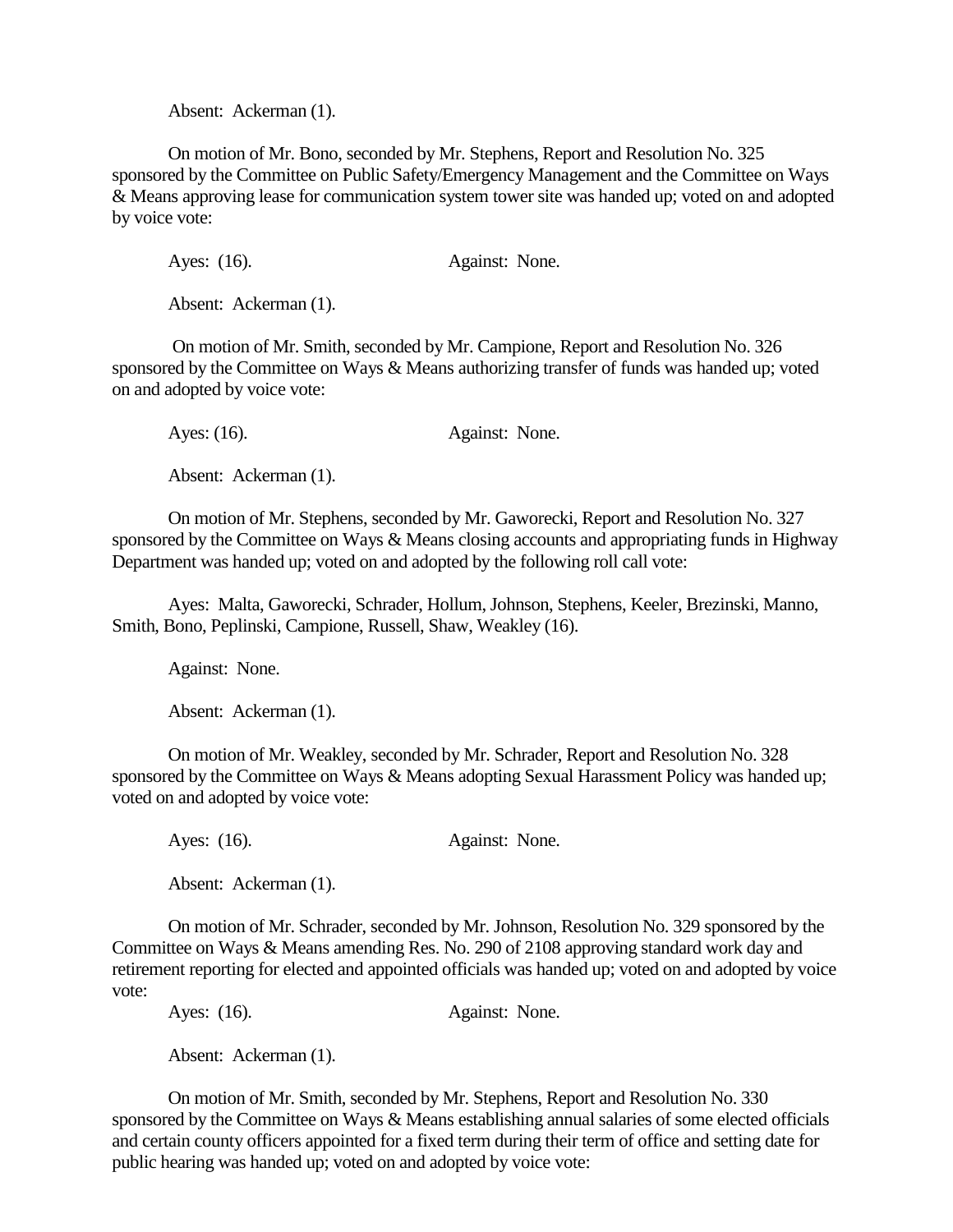Ayes: (16). Against: None.

Absent: Ackerman (1).

On motion of Mr. Manno, seconded by Mr. Brezinski, Resolution No. 331 sponsored by the Committee on Education appointing Trustee at Herkimer County Community College was handed up, discussion was held; voted on and adopted by voice vote:

Ayes: (16). Against: None.

Absent: Ackerman (1).

On motion of Mr. Shaw, seconded by Mr. Keeler, Report and Resolution No. 332 sponsored by the Committee on Public Safety/Emergency Management and the Committee on Ways & Means awarding bid for security system within the provision of an electrical contractor for construction of the new Herkimer County Correctional Facility was handed up; discussion held, voted on and adopted by the following roll call vote:

Ayes: Gaworecki, Hollum, Stephens, Keeler, Brezinski, Manno, Smith, Peplinski, Shaw, Weakley (10).

Against: Malta, Schrader, Johnson, Bono, Campione, Russell (6).

Absent: Ackerman (1).

On motion of Mr. Bono, seconded by Mr. Smith, Report and Resolution No. 333 sponsored by the Committee on County Planning & Development and the Committee on Ways & Means approving grant for the development of the Manheim Industrial Park was handed up; voted on and adopted by voice vote:

Ayes: (16). Against: None.

Absent: Ackerman (1).

On motion of Mr. Campione, seconded by Mr. Keeler, Resolution No. 334 sponsored by the Committee on Public Safety/Emergency Management and the Committee on Ways & Means authorizing contract for special inspector and testing inspection agency in connection with the Herkimer County Correctional Facility construction was handed up; discussion held, voted on and adopted by the following roll call vote:

Ayes: Malta, Gaworecki, Hollum, Stephens, Keeler, Manno, Smith, Bono, Peplinski, Campione, Russell, Shaw, Weakley (13).

Against: Schrader, Johnson, Brezinski (3).

Absent: Ackerman (1).

Pursuant to Rule 6, Chairman Peplinski asked if any members of the Legislature wished to comment. The following legislator had comments: Bono. With no further comment, Chairman Peplinski requested a motion to adjourn the meeting.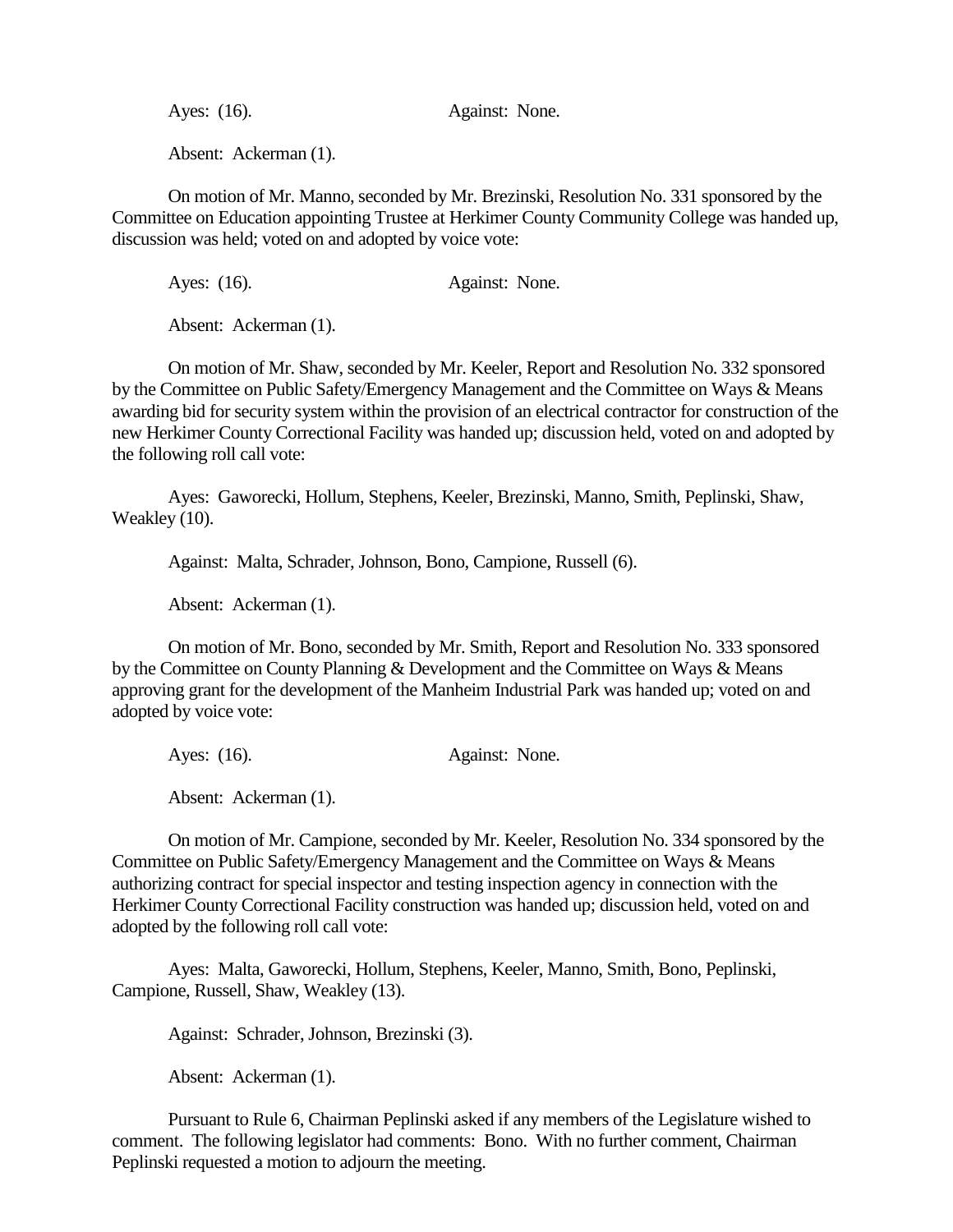At 7:40 p.m., on motion of Mr. Manno, seconded by Mr. Stephens, this Session of the Herkimer County Legislature was adjourned to Wednesday, November 14, 2018 at 7:00 p.m., with a Public Hearing at 6:25 p.m. on the Sewer District Assessment Roll and a Public Hearing at 6:30 p.m. on Introductory Local Law No. 3 of 2018

Sally I. Deming, Clerk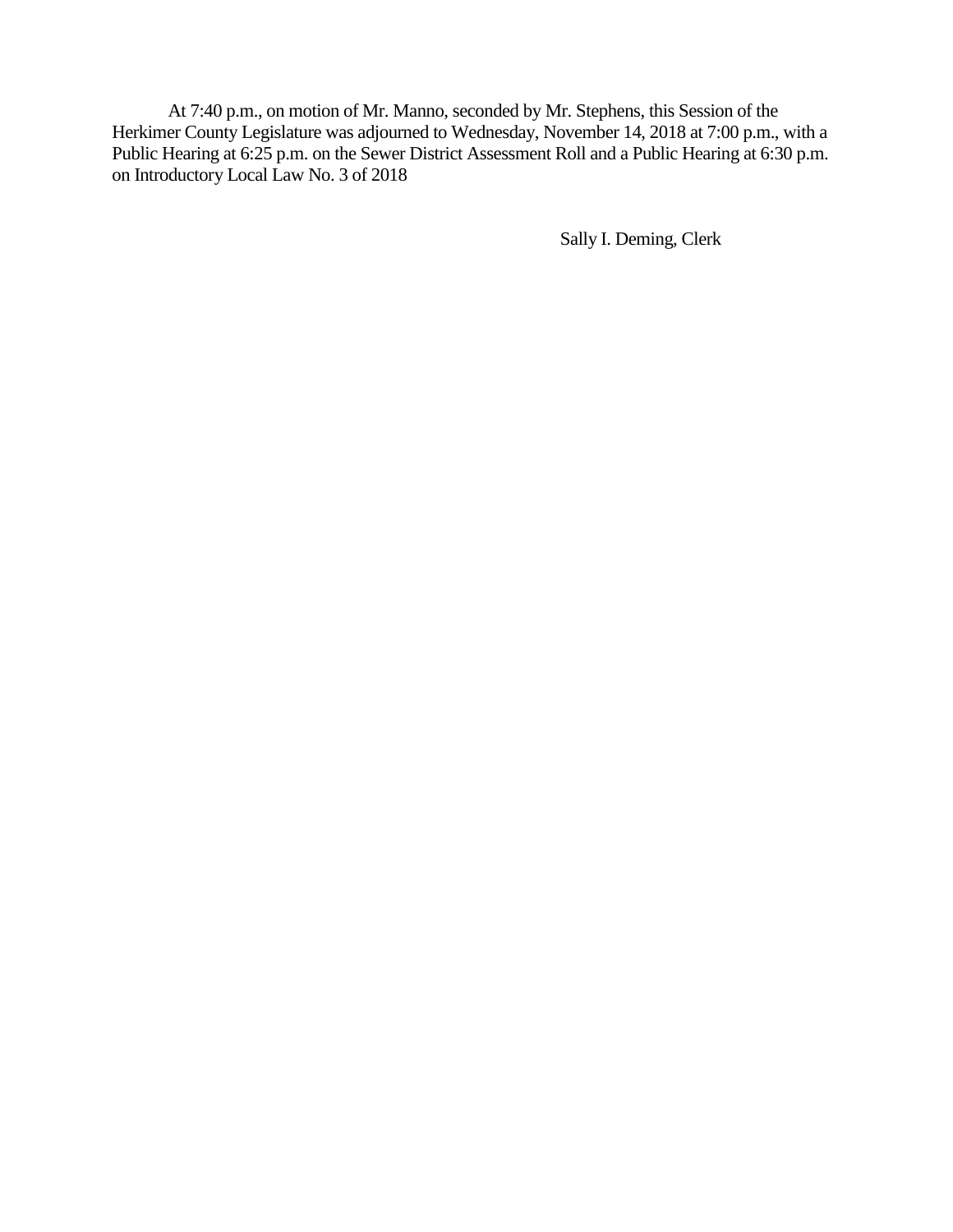

### **REPORT AND RESOLUTION REGARDING INTRODUCTORY LOCAL LAW NO. 2 FOR 2018**

#### **Sponsored by: Committee on Ways and Means**

Your Committee on Ways and Means of the Herkimer County Legislature desires to report that on the 24th day of October, 2018, pursuant to Resolution No. 313 of 2018, it held a public hearing on the adoption of Introductory Local Law No. 2 for 2018 entitled, "A LOCAL LAW TO IMPOSE A MORTGAGE RECORDING TAX WITHIN THE COUNTY OF HERKIMER", and that there were no appearances and no objections at the said public hearing; that your Committee advises the adoption and enactment of the said Introductory Local Law and offers the following Resolution:

RESOLVED, that Introductory Local Law No. 2 for 2018 be adopted in form attached hereto, and be it further

RESOLVED, that Local Law No. 2 for 2018 is hereby rescinded.

Dated: October 24, 2018.

## **INTRODUCTORY LOCAL LAW NO. 2 – 2018**

# **LOCAL LAW NO. 3 – 2018**

# **A LOCAL LAW TO IMPOSE A MORTGAGE RECORDING TAX WITHIN THE COUNTY OF HERKIMER**

Be it enacted by the County Legislature of the County of Herkimer as follows:

#### Section 1. Imposition of Tax

Pursuant to Section 253-u of the Tax Law, as amended by Chapter 125 of the Laws of 2016, there is hereby imposed in the County of Herkimer a tax of \$0.25 for each \$100 and each remaining major fraction thereof of principal debt or obligation, which is or under any contingency may be secured at the date of execution thereof or at any time thereafter, by a mortgage on real property situated within the County of Herkimer and recorded on and after December 1, 2018, and a tax of \$0.25 on such mortgage if the principal debt or obligation which is or by any contingency may be secured by such mortgage is less than \$100.00. This local law hereby continues without interruption the imposition of the Herkimer County Mortgage Recording Tax as authorized by Herkimer County Local Law No. 3 for 2005.

Section 2. Applicability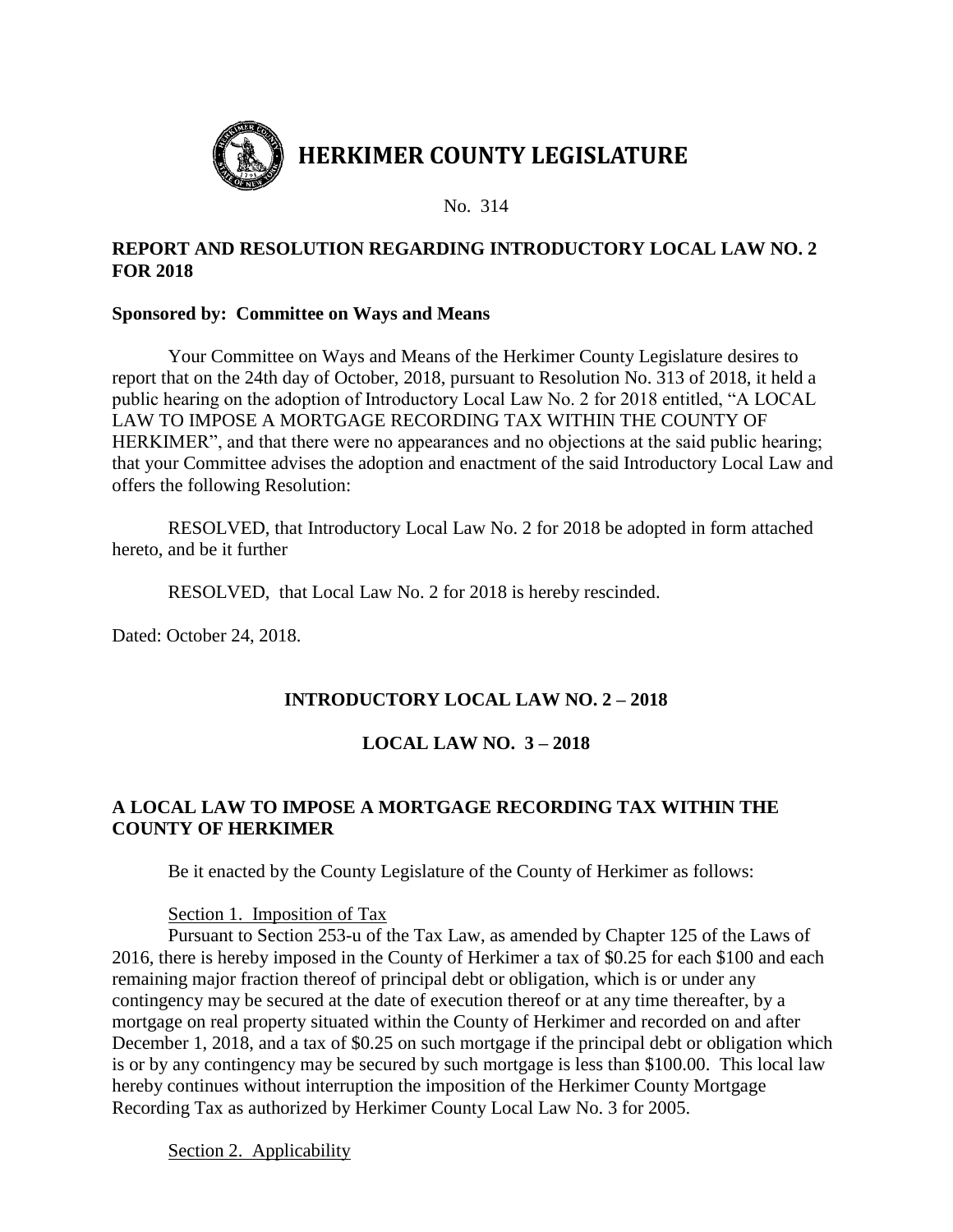The taxes imposed under the authority of this local law shall be administered and collected in the same manner as the taxes imposed under Section 253.1 and Section 255.1(b) of the Tax Law.

#### Section 3. Additional Taxes

A tax imposed pursuant to this local law shall be in addition to the taxes imposed by Section 253 of the Tax Law.

#### Section 4. Payment of Taxes

The tax imposed pursuant to this local law shall be payable on the recording of each mortgage of real property subject to taxes thereunder. Such tax shall be paid to the recording officer of the county in which the real property or any part thereof is situated. Where such property is situated within and without the county imposing this tax, the recording officer of the jurisdiction in which the mortgage is first recorded shall be required to collect the taxes imposed herein. It shall be the duty of such recording officer to endorse upon each mortgage a receipt for the amount of the tax so paid. Any mortgage so endorsed may thereupon or thereafter be recorded by any recording officer and the receipt of such tax endorsed upon each mortgage shall be recorded therewith. The record of such receipt shall be conclusive proof that the amount of tax stated therein has been paid upon such mortgage.

#### Section 5. Real Property Located in More than One County

Where real property covered by the mortgage subject to the tax imposed pursuant to this local law is situated in the State of New York but within and without the County of Herkimer, the amount of such tax due and payable to the County of Herkimer shall be determined in a manner similar to that prescribed in the first paragraph of Section 260 of the Tax Law.

Where such property is situated both within Herkimer County and without the State, the amount due and payable in Herkimer County shall be determined in the manner prescribed in the second paragraph of such Section 260.

#### Section 6. Disposition of Taxes

Notwithstanding any provision of Article 11 of the Tax Law to the contrary, the balance of all monies paid to the recording officer of the County of Herkimer during each month upon account of the tax imposed pursuant to this local law, after deduction of the necessary expenses of his office as provided in Section 262 of the Tax Law, except taxes paid upon mortgages which under the provisions of this local law or Section 260 of the Tax Law are first to be apportioned by the New York State Commissioner of Taxation and Finance, shall be paid over by such officer on or before the tenth day of each succeeding month to the Treasurer of the County of Herkimer and, after the deduction by such Treasurer of the necessary expenses of his or her office provided in Section 262 of the Tax Law, shall be deposited in the General Fund of the County of Herkimer for expenditure on any county purpose. Notwithstanding the provisions of the preceding sentence, the tax so imposed and paid upon mortgages covering real property situated in two or more counties, which under the provisions of this local law or Section 260 of the Tax Law are first to be apportioned by the Commissioner of Taxation and Finance, shall be paid over by the recording officer receiving the same as provided by the determination of the Commissioner.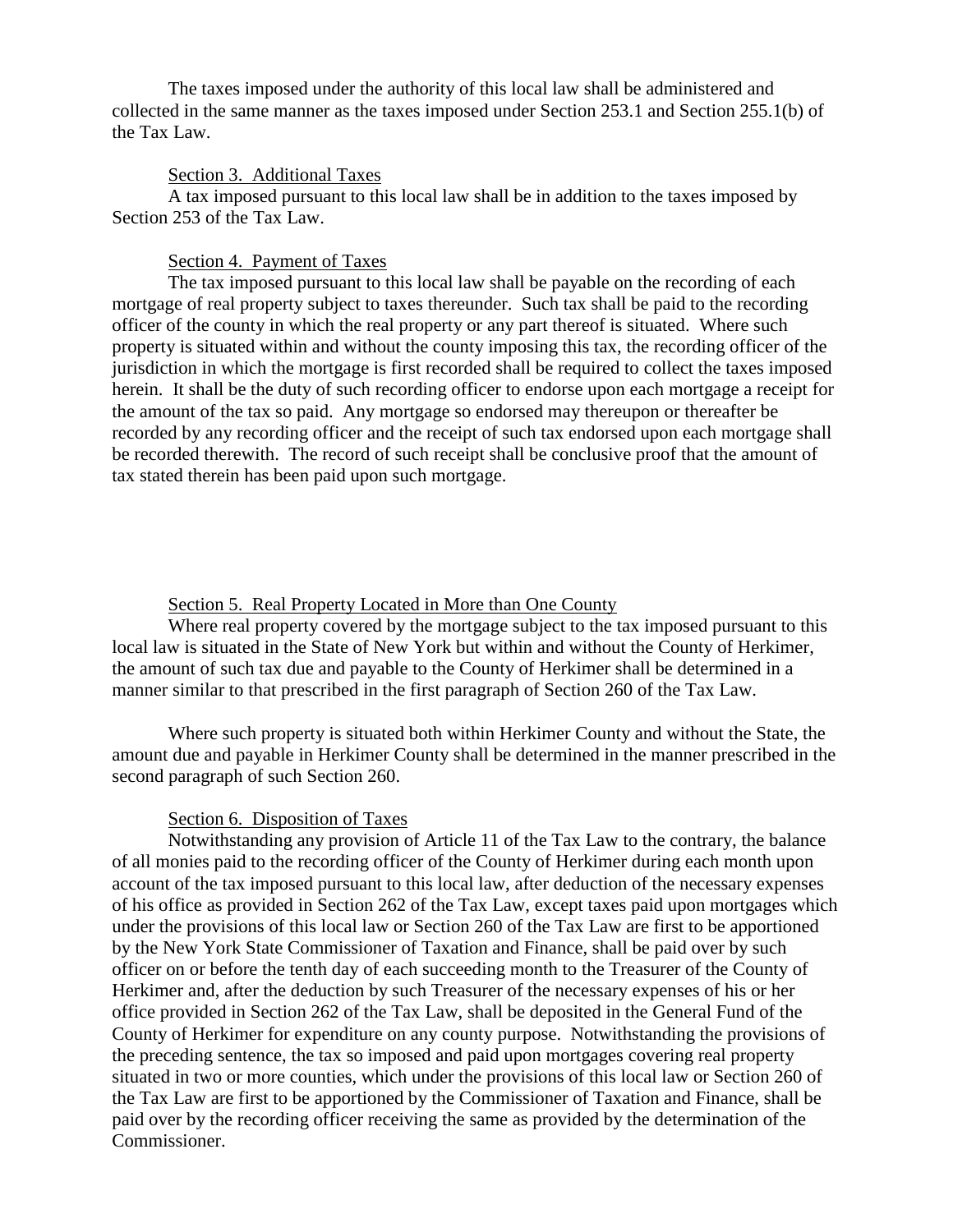# Section 7. Expiration Date

The tax imposed by this local law shall be effective from December 1, 2018 to December 1, 2020.

Section 8. Effective Date

This local law shall become effective on the first day of December, 2018, provided that a certified copy thereof is mailed by registered or certified mail to the Commissioner of Taxation and Finance at the Commissioner's Office in Albany at least thirty days prior to the date the local law shall take effect. Certified copies of any local law described in this section shall also be filed with the Herkimer County Clerk, the Secretary of State and the State Comptroller within five days after the local law is duly enacted.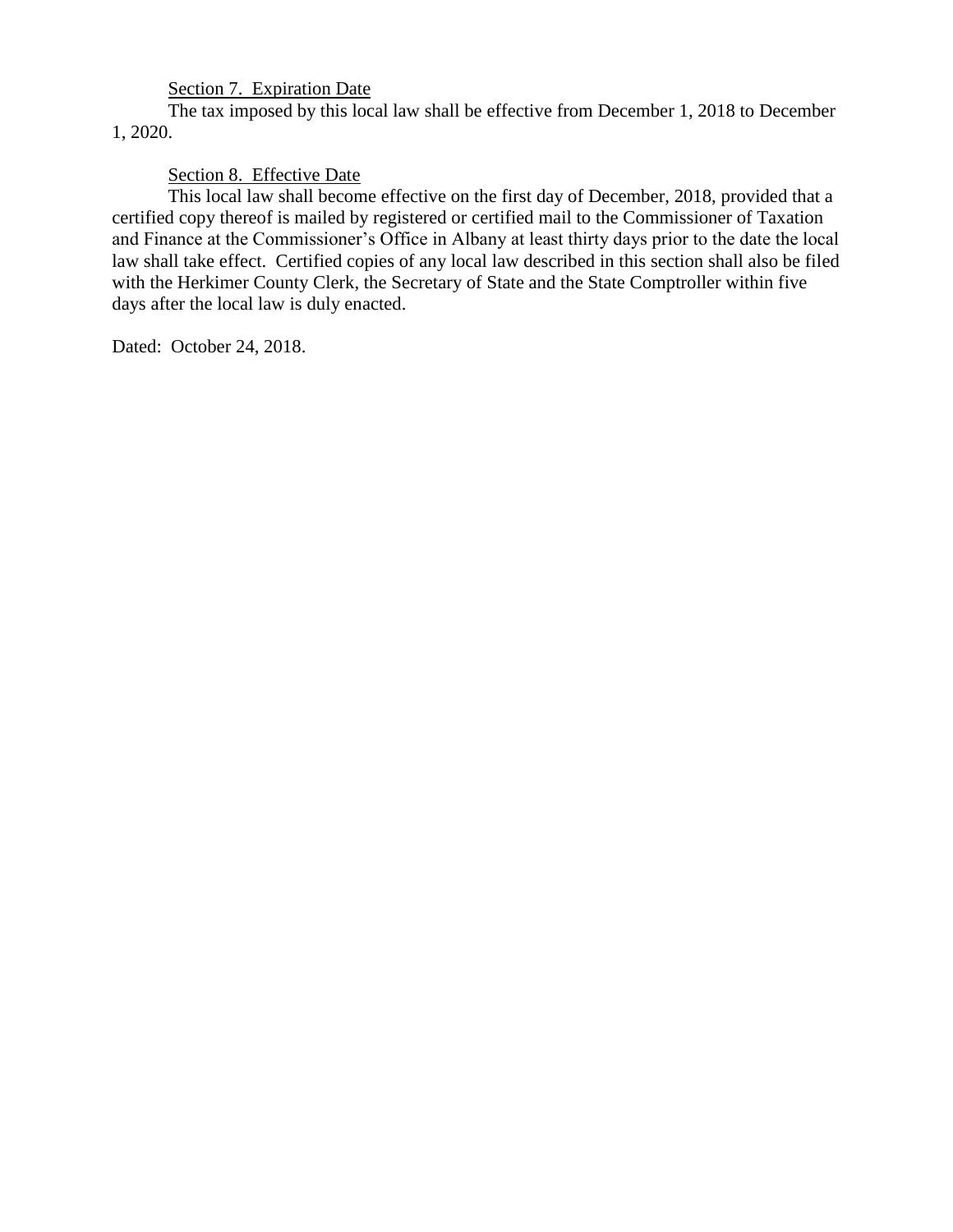

**HERKIMER COUNTY LEGISLATURE**

No. 315

## **REPORT AND RESOLUTION MAKING APPOINTMENT OF COMMISSIONER OF ELECTIONS**

## **Sponsored by: Committee on Administration/Veterans' Affairs**

WHEREAS, Penny VanDusen, Secretary of the Herkimer County Republican Committee, has filed a certificate of the Herkimer County Republican Committee, in conformity with the provisions and requirements of Section 3-204 of the Election Law of the State of New York, recommending Kim S. Tranter, a resident and qualified voter of the County of Herkimer to be a fit and proper person to be appointed a Commissioner of Elections for the term commencing January 1, 2019 and ending December 31, 2020; now, therefore, be it

RESOLVED, that Kim S. Tranter, 372 Gray-Wilmurt Road, Cold Brook, New York, 13324, be, and she hereby is, reappointed as Commissioner of Elections of the County of Herkimer as so recommended for the term commencing January 1, 2019 ending December 31, 2020; and, be it further

RESOLVED, that certified copies of this Resolution be forwarded to the County Treasurer, Auditor, Budget Officer, Personnel Officer, Kim S. Tranter and Clerk of the County of Herkimer, who shall immediately notify the NYS Board of Elections of this appointment.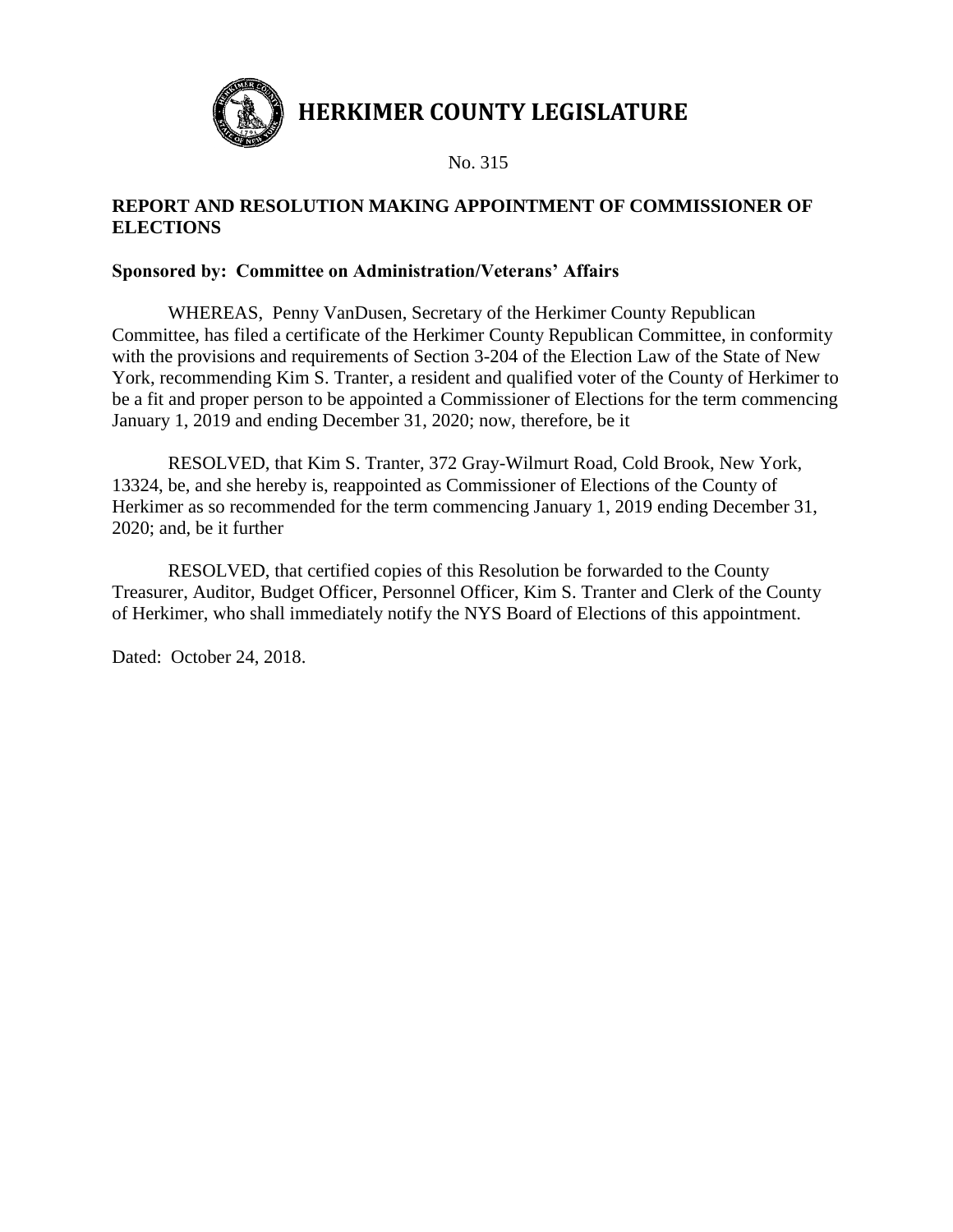

## **REPORT AND RESOLUTION RELATING TO CANCELED TAXES AND REJECTED TAXES**

#### **Sponsored by: Committee on Ways and Means**

Your Committee on Ways and Means, to which was referred the reports of the County Treasurer, with account attached thereto, showing the amounts of canceled taxes and rejected taxes as of October 4, 2018 which should be charged back to the respective towns, municipalities and districts set forth on said account, does respectfully report that we have examined the same, inquired into the subject matter thereof, and offer the following Resolution:

RESOLVED, that the following amounts be charged to the respective towns, municipalities and districts as set forth on said account and that the portion of said canceled taxes and rejected taxes be included in the various towns' tax levies for the coming year as follows:

| <b>CANCELLED</b><br><b>TAXES</b> | <b>REJECTED</b><br><b>TAXES</b> | <b>TOTAL</b> | <b>TOWN</b><br><b>PORTION</b><br><b>FOR LEVY</b> |
|----------------------------------|---------------------------------|--------------|--------------------------------------------------|
|                                  |                                 |              |                                                  |
| 1,296.83                         |                                 | 1,296.83     | 4.00                                             |
| 5,605.55                         |                                 | 5,605.55     | 401.96                                           |
| 6,902.38                         |                                 | 6,902.38     | 405.96                                           |
|                                  |                                 |              |                                                  |

and, be it further

RESOLVED, that certified copies of this Resolution be forwarded to the Herkimer County Treasurer and Director of Real Property Tax Services.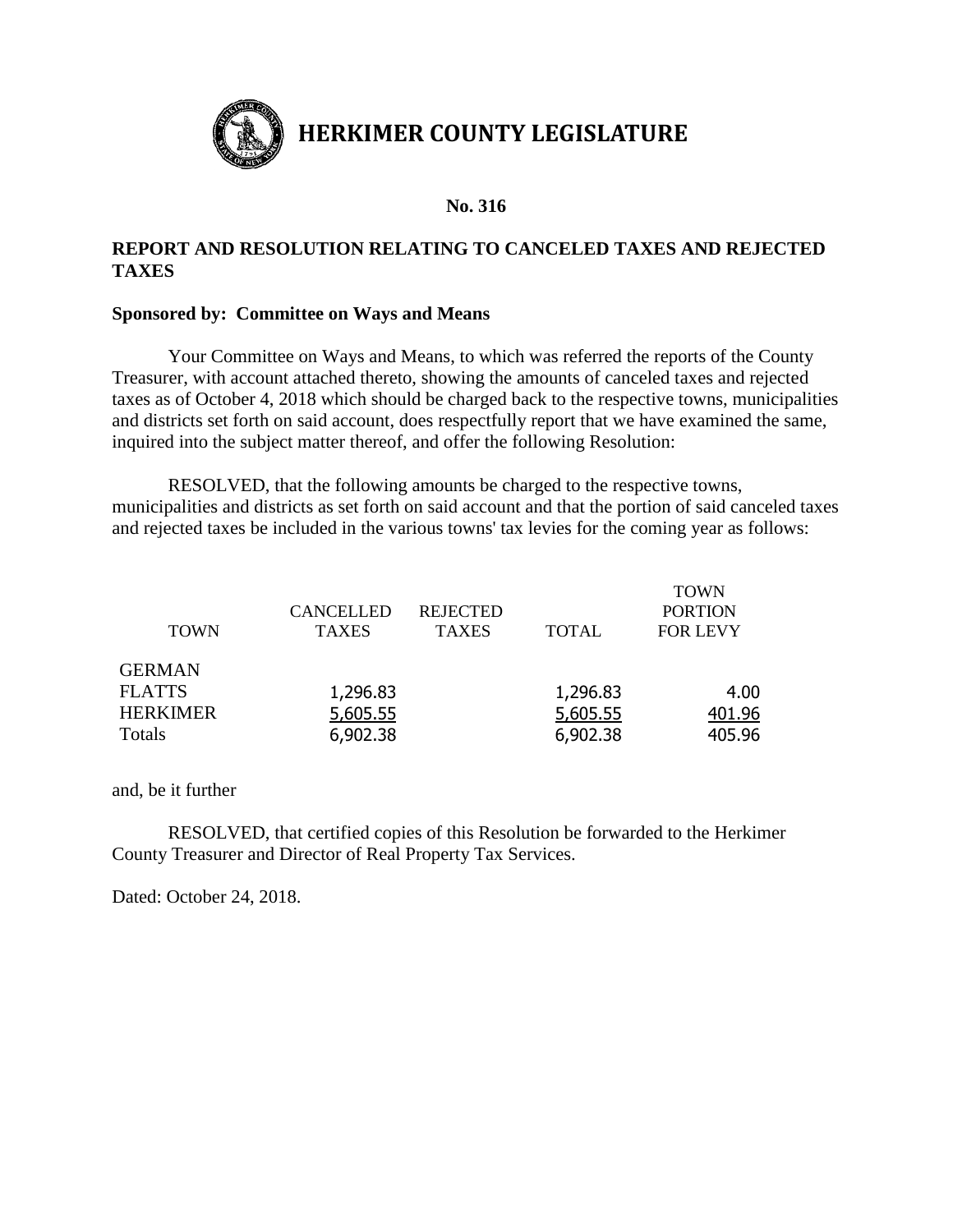

#### **REPORT AND RESOLUTION FIXING TIME AND PLACE FOR THE PUBLIC HEARING ON THE ASSESSMENT ROLL OF THE PART COUNTY SEWER DISTRICT**

#### **Sponsored by: Committee on Natural Resources**

WHEREAS, the Herkimer County Sewer District has prepared an assessment roll pursuant to the provisions of Section 271 of the County Law; and

WHEREAS, this Legislature has been advised that the assessment roll has been submitted to the Herkimer County Budget Officer together with the estimate of revenues and expenditures; and

WHEREAS, the Herkimer County Budget Officer has transmitted the assessment roll together with the tentative budget to the Clerk of the Legislature; now, therefore, be it

RESOLVED, that the Herkimer County Legislature shall cause a notice to be published stating the time, place and purpose of a public hearing on the said assessment roll; and, be it further

RESOLVED, that the Herkimer County Legislature shall hold such public hearing at the Legislators' Chambers in the Village of Herkimer, County of Herkimer, New York, on the 14<sup>th</sup> day of November, 2018 at 6:25 p.m., pursuant to the provisions of Section 271 of the County Law.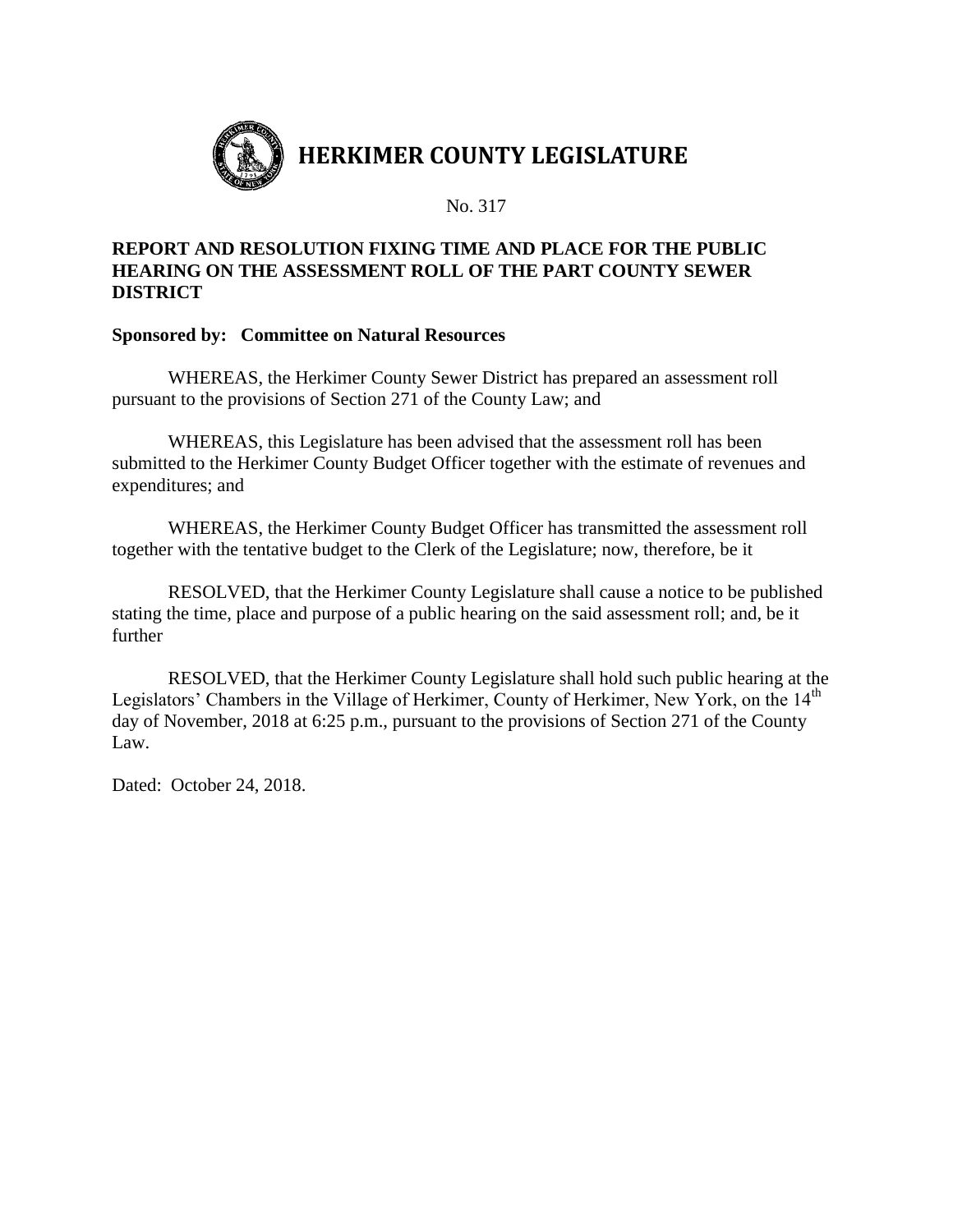

#### **REPORT AND RESOLUTION AUTHORIZING CONTRACT WITH THE TOWN OF DANUBE TO PROVIDE ASSESSMENT SERVICES TO THE TOWN**

#### **Sponsored by: Committee on Ways and Means**

WHEREAS, by letter dated October 5, 2018, Beth Sadlon, Director of the Real Property Tax Service Agency, has recommended to your Committee that a contract be renewed between the County of Herkimer and the Town of Danube whereby the County would provide assessment services to the Town for the sum of \$12.00 for each parcel on the final assessment roll for the Town; and

WHEREAS, it is the opinion of your Committee that it is to the mutual benefit of the County of Herkimer and the Town of Danube for the County of Herkimer to provide said assessment services to the Town; now, therefore, be it

RESOLVED, that the Chairman of this Legislature is hereby authorized to enter into an agreement to provide assessment services to the Town of Danube for the period from October 1, 2018 through October 1, 2019, for the sum of \$12.00 for each parcel on the final assessment roll of the town; and, be it further

RESOLVED, that the Chairman of this Legislature is further authorized to enter into annual renewals of said assessment agreement, after the expiration of the current agreements, upon the same or more favorable terms and conditions; with the final form of said agreement to be subject to the approval of the County Attorney; and, be it further

 RESOLVED, that certified copies of this Resolution be forwarded to the Herkimer County Treasurer, Auditor, Budget Officer, Director of Real Property Tax Services and the Town of Danube.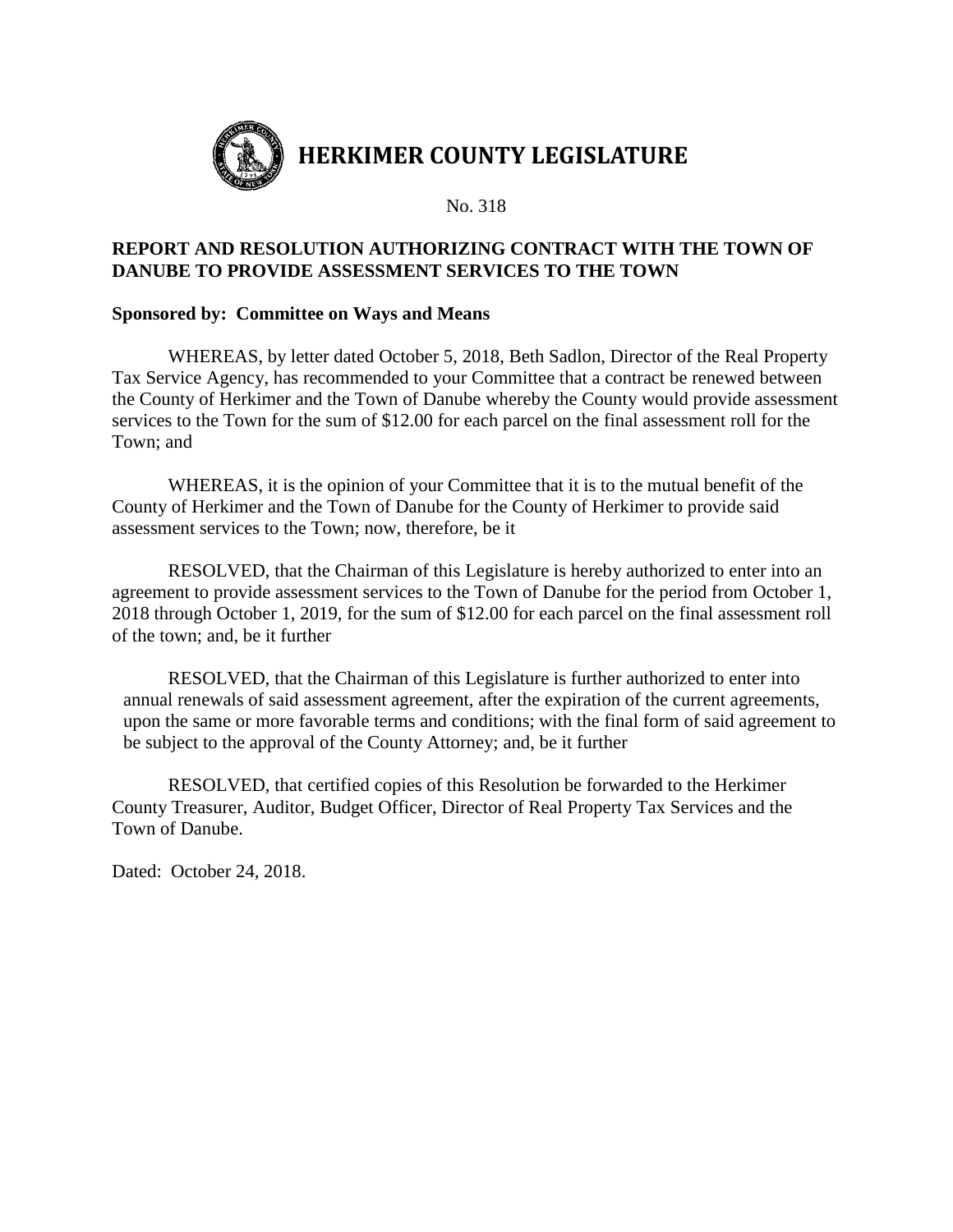

#### **REPORT AND RESOLUTION AMENDING RESOLUTION NO. 274 OF 2018 FOR ELEVATOR MAINTENANCE FOR COUNTY BUILDINGS**

#### **Sponsored by: Committee on County Properties Committee on Ways and Means**

WHEREAS, by Resolution No. 274 of 2018, this Legislature approved a contract with ThyssenKrupp for elevator maintenance in Herkimer County buildings; and

WHEREAS, by letter dated October 5, 2018, Sheri Ferdula, Budget Officer and Purchasing Agent, has advised that an option to cancel the current contracts early with Otis Elevator became available, allowing all three county contracts with ThyssenKrupp to have the same start date of October 1, 2018, saving the County \$1,118 per month; now, therefore be it

RESOLVED, that the Herkimer County Legislature hereby approves an amendment to Resolution No. 274 to reflect the new start date with ThyssenKrupp as follows:

|                            | <b>Start Date</b> |
|----------------------------|-------------------|
| Jail                       | October 1, 2018   |
| County Office Building     | October 1, 2018   |
| New County Office Building | October 1, 2018   |

and, be it further

RESOLVED, in all other respects, Resolution No. 274 of 2018 is ratified and confirmed; and, be it further

RESOLVED, that certified copies of this Resolution be forwarded to the Herkimer County Treasurer, Auditor, Budget Officer, Maintenance Foreman and ThyssenKrupp.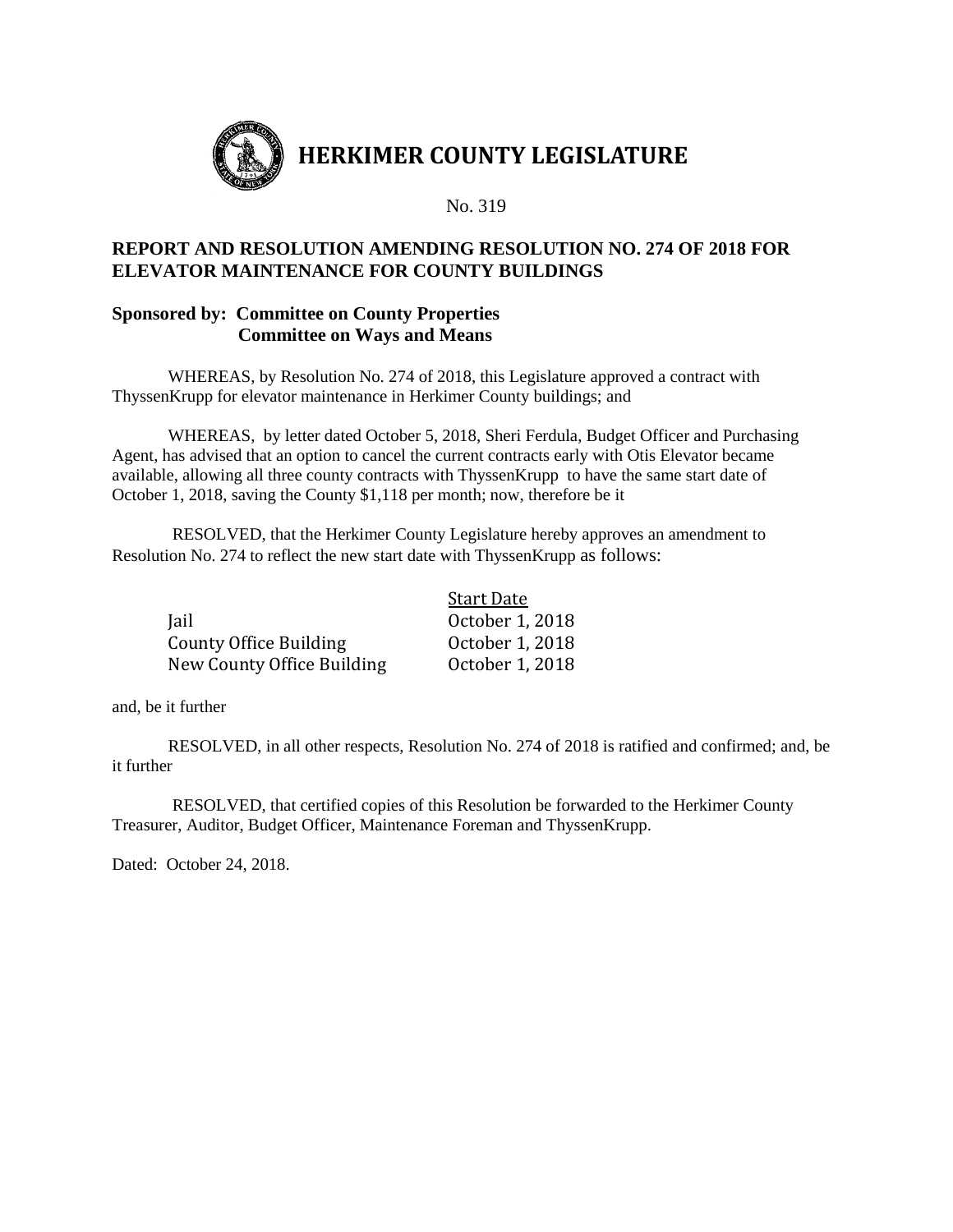

## **REPORT AND RESOLUTION AUTHORIZING ACCEPTING ADDITIONAL FUNDING, ESTABLISHING ACCOUNT AND AMENDING BUDGET FOR RESPITE SERVICES UNDER THE CAREGIVER SERVICES INITIATIVE**

## **Sponsored by: Committee on Human Resources Committee on Ways and Means**

WHEREAS, by Resolution No. 164 of 2016, this Legislature authorized acceptance of grant funding from the NYS Department of Health, to provide Respite Services under the Caregiver Services Initiative for the period of July 1, 2016-December 31, 2020; and

WHEREAS, by letter dated September 25, 2018 from Kathy L. Fox, Director of the Office for the Aging, this Legislature is advised of additional funding in the amount of \$3,000 for the remainder of 2018 and requests that an account be established for the funding; and

WHEREAS, by letter dated October 5, 2018, the Budget Officer has advised that it is necessary to amend the 2018 Herkimer County Budget in connection with the receipt of said funding and establish an account; now, therefore, be it

RESOLVED, that the 2018 Herkimer County Budget is hereby amended to establish the following accounts in the amounts listed:

| A6786B.3786B, Caregiver Services Initiative            | From: \$14,200<br>To: \$17,200   |
|--------------------------------------------------------|----------------------------------|
| A6786B.44000, Caregiver Services Initiative, Con't Svs | From: \$12,713<br>To: $$15, 713$ |

and, be it further

RESOLVED, that said services shall continue so long as 100% funding is available; and, be it further

RESOLVED, that certified copies of this Resolution be forwarded to the Herkimer County Treasurer, Auditor, Budget Officer and Director of the Office for the Aging.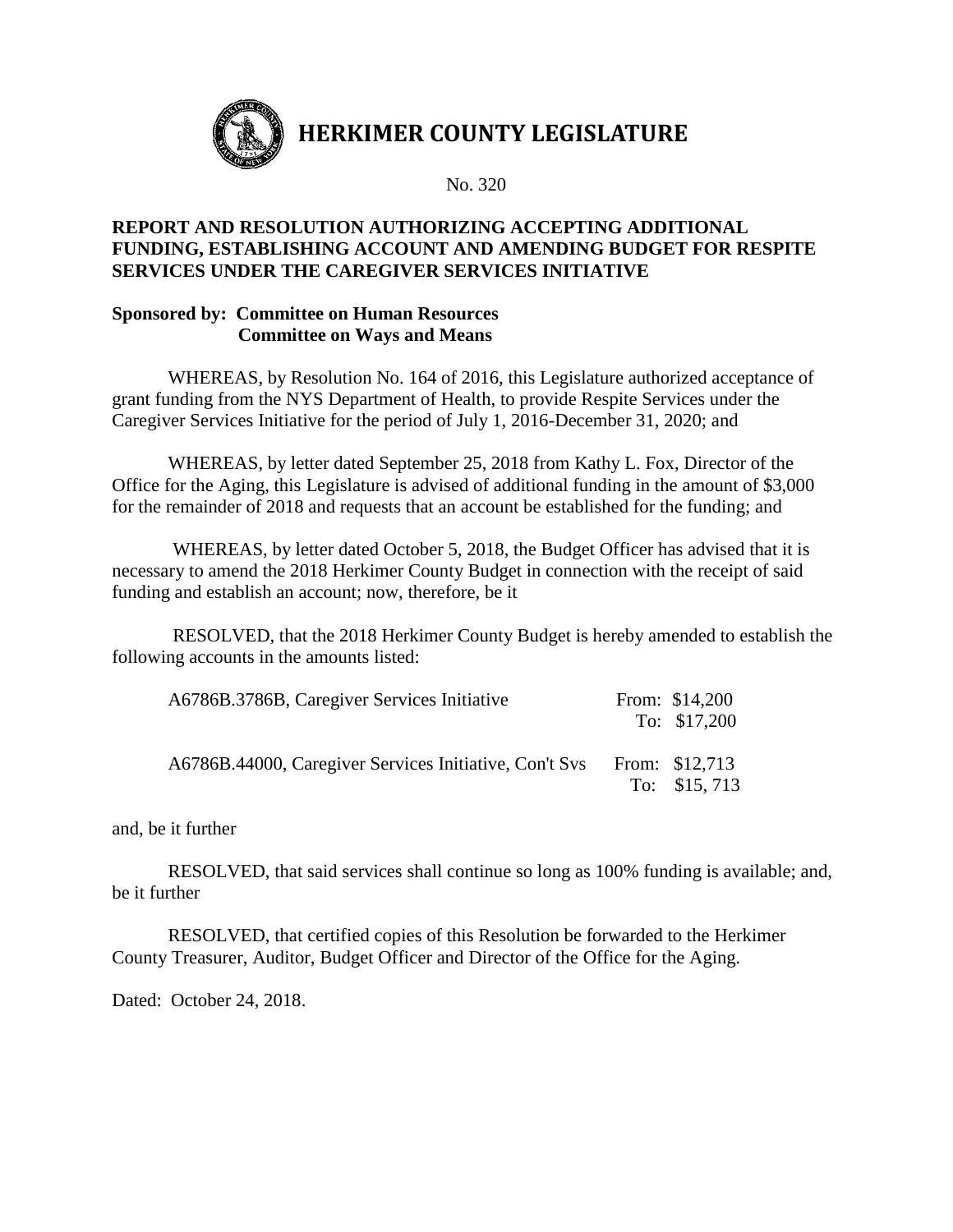

## **REPORT AND RESOLUTION AUTHORIZING SUBMISSION OF THE SUPERVISION AND TREATMENT SERVICES FOR JUVENILES PROGRAM (STSJP) TO THE NYS OFFICE OF CHILDREN AND FAMILY SERVICES AND AUTHORIZE CONTRACT RENEWAL WITH KIDS ONEIDA TO PROVIDE SERVICES**

#### **Sponsored by: Committee on Human Resources Committee on Ways and Means**

WHEREAS, Resolution No. 180 of 2017 authorized the Chairman of the Legislature to approve the submission of a STSJP plan to the NYS Office of Children and Family Services, and execute a contract with Kids Oneida, Inc., for the provision of detention diversion services; and

WHEREAS, by letter dated September 30, 2018 Timothy Seymour, Commissioner of Social Services has advised the 2018-19 enacted State budget has again reappropriated funding to support STSJP; and

WHEREAS, the funding request for the continuation of this program is \$79,620 for the period of October 1, 2018, this sum has a 62% state reimbursement and the program continues capped detention services allocation which is reimbursed at 49% state share; now, therefore, be it

RESOLVED, that this Legislature hereby authorizes the Commissioner of Social Services to submit a STSJP plan to the NYS Office of Children and Family Services for approval and authorizes the Chairman of the Legislature to renew a contract with Kids Oneida, Inc., 310 Main Street, Utica, NY 13501 to provide detention diversion/early intervention services for the period of the plan; and, be it further

RESOLVED, that certified copies of this Resolution be forwarded to the Herkimer County Treasurer, Auditor, Budget Officer, Commissioner of Social Services and Kids Oneida.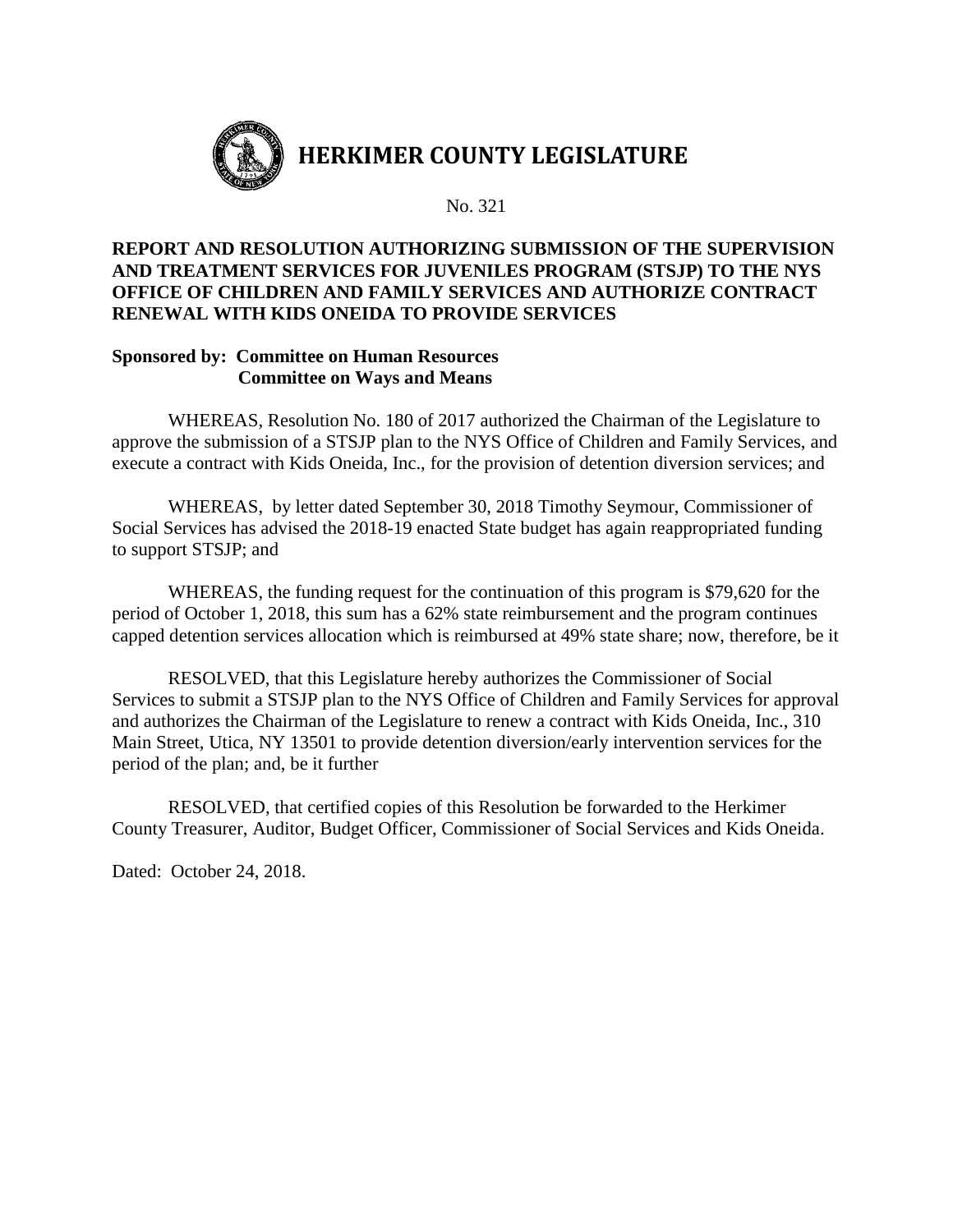

### **REPORT AND RESOLUTION ACCEPTING GRANT AND AMENDING BUDGET IN CONNECTION WITH RECEIPT OF STOP-DWI FUNDING**

#### **Sponsored by: Committee on Public Safety/Emergency Management Committee on Ways and Means**

WHEREAS, by letter dated October 5, 2018, from Michael L. Edwards, STOP-DWI Coordinator, he has requested this Legislature accept the New York State Highway Safety Program Grant (DWI Crackdown) in the amount of \$12,300 for the period of October 1, 2018 through September 30, 2019, and advised that local police departments have applied for and been awarded \$12,300 as a pass through administered by the County; and

WHEREAS, by letter dated October 5, 2018 from Sheri A. Ferdula, Budget Officer/Purchasing Agent, this Legislature is advised that it is necessary to amend the Herkimer County Budget for 2018 in connection with the receipt of said funding; now, therefore, be it

RESOLVED, that the 2018 Herkimer County Budget is hereby amended as follows:

| Revenue:           | A3315A.4389G, Impaired Driving Det., DWI<br>Crackdown       | From: \$0 | To: $$12,300$ |
|--------------------|-------------------------------------------------------------|-----------|---------------|
| Appropriations:    | A3315A.44000, Impaired Driving Det.,<br>Contracted services | From: \$0 | To: $$12,300$ |
| and, be it further |                                                             |           |               |

RESOLVED, that certified copies of this Resolution be forwarded to the Herkimer County Treasurer, Auditor, Budget Officer and STOP-DWI Coordinator.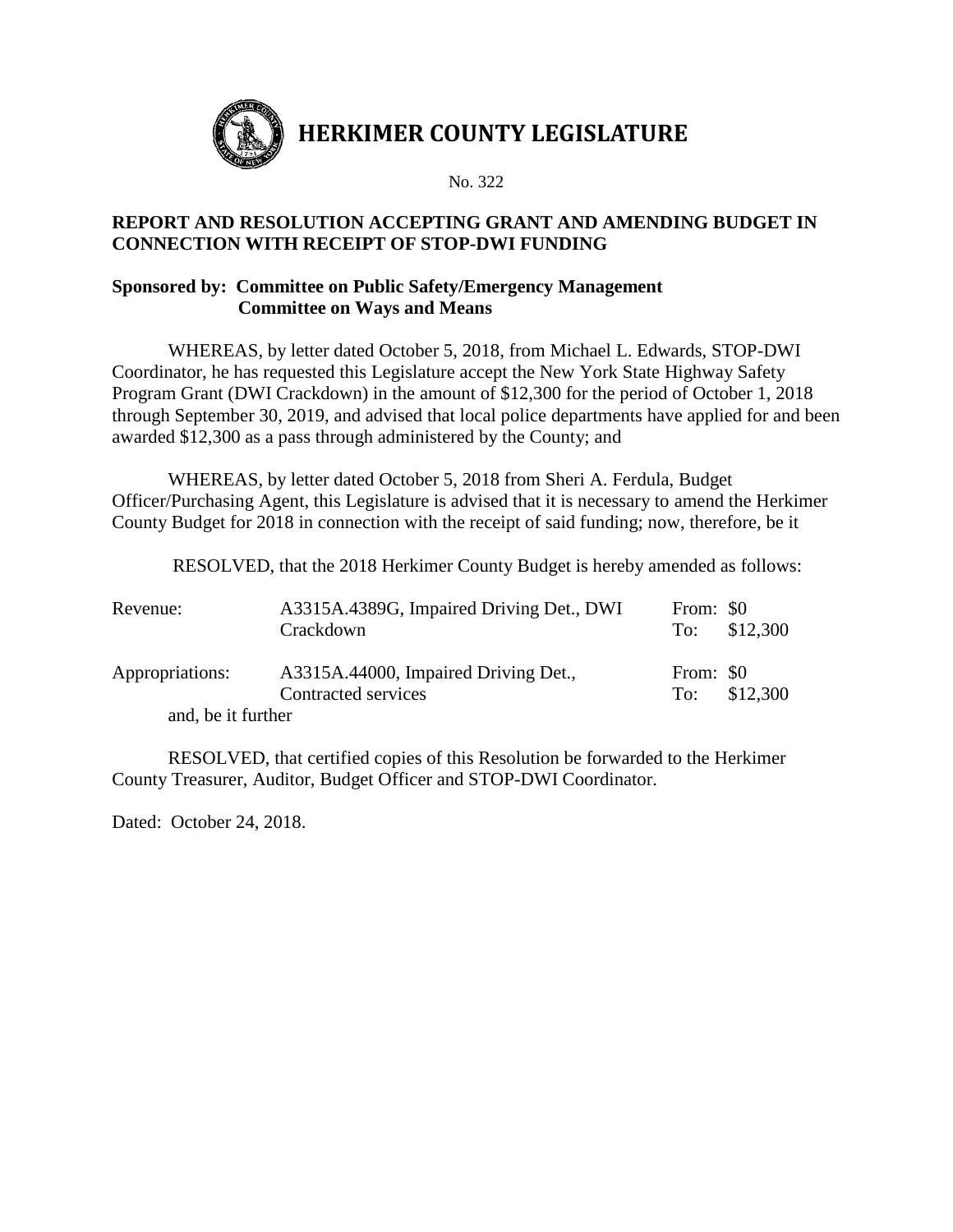

## **REPORT AND RESOLUTION ACCEPTING GRANT AND AMENDING BUDGET IN CONNECTION WITH RECEIPT OF FUNDING IN THE HERKIMER COUNTY SHERIFF'S DEPARTMENT**

## **Sponsored by: Committee on Public Safety/Emergency Management Committee on Ways and Means**

WHEREAS, by letter dated September 27, 2018 Christopher P. Farber, Herkimer County Sheriff, has advised that the Sheriff's Office has been awarded a grant in the amount of \$5,000 through Senator James Tedisco's office to replace the pre-fabricated storage building and other equipment at the training facility on Route 28 in Herkimer; and

WHEREAS, by letter dated October 5, 2018 from Sheri A. Ferdula, Budget Officer/Purchasing Agent, this Legislature is advised that it is necessary to amend the Herkimer County Budget for 2018 in connection with the receipt of said funding; now, therefore, be it

RESOLVED, that the 2018 Herkimer County Budget is hereby amended as follows:

| Revenue:                              | From: \$500   |
|---------------------------------------|---------------|
| A3110.3389N, Sheriff, State Aid       | $To:$ \$5,500 |
| Appropriation                         | From: \$0     |
| A3110.25000, Sheriff, Other Equipment | To: $$5,000.$ |

and, be it further

RESOLVED, that certified copies of this Resolution be forwarded to the Herkimer County Treasurer, Auditor, Budget Officer and Sheriff.

Dated: October 24, 2018.

Revenue: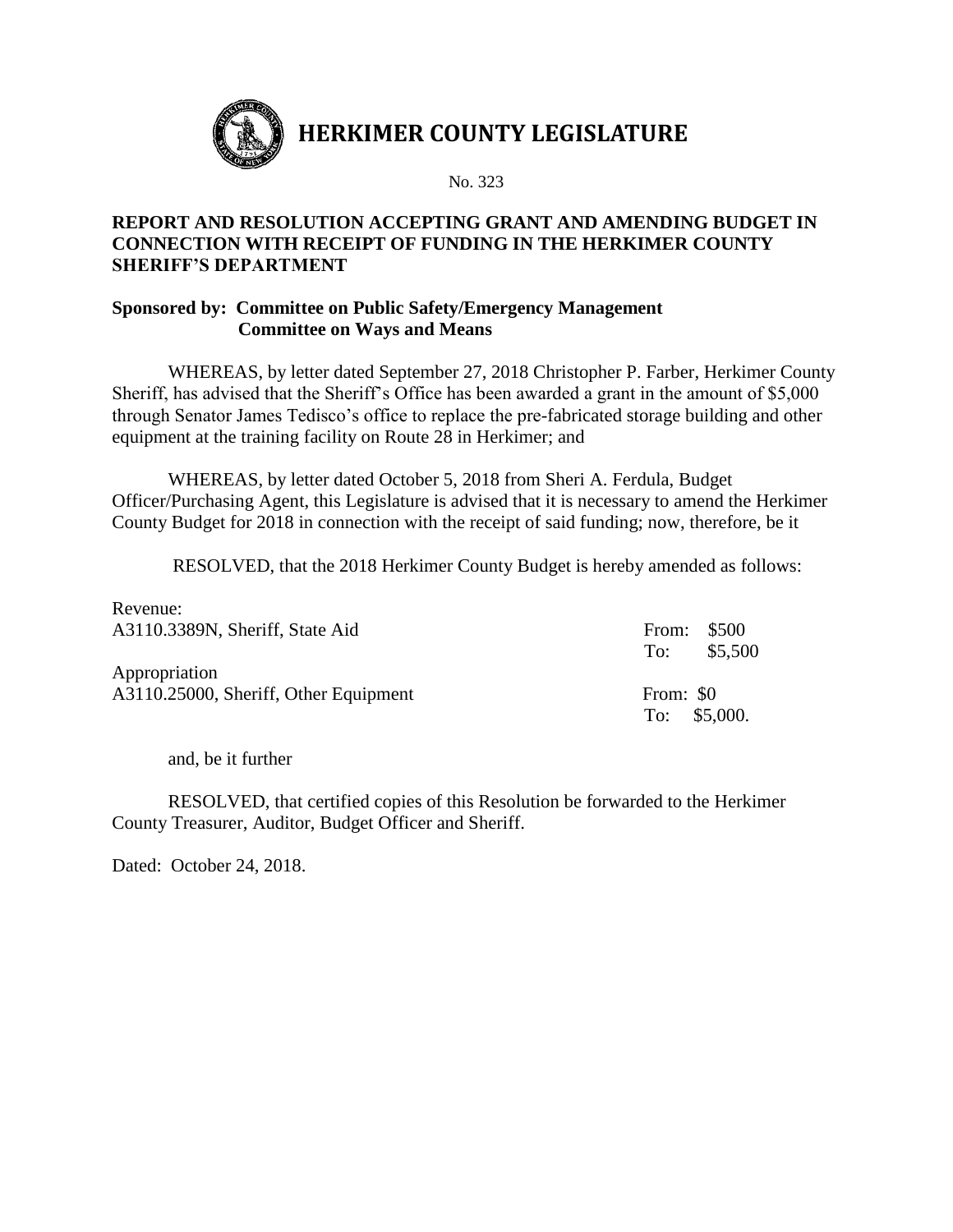

## **REPORT AND RESOLUTION ACCEPTING GRANT, AMENDING BUDGET AND ESTABLISHING ACCOUNT FOR RECEIPT OF HOMELAND SECURITY FUNDING**

#### **Sponsored by: Committee on Public Safety/Emergency Management Committee on Ways and Means**

WHEREAS, by letter dated October 4, 2018, from Matthew Palumbo, Director of Emergency Services, this Legislature is advised of a request to accept grant funding and approve e-signature of the FY 2018 (EMPG) Emergency Management Performance Grant in the amount of \$28,960.00, which will be used for the yearly maintenance agreement for the mobile app, 911 security cameras service agreement, and tablets; and

WHEREAS, by letter dated October 5, 2018, Sheri A. Ferdula, Budget Officer/Purchasing Agent has requested that Project EM06-4 be established for proper accounting of this funding and that the 2018 Budget to be amended as follows:

| A3020A.4389H, EM Homeland Security, State Aid                                                                 | From: \$0<br>\$28,960<br>To: |
|---------------------------------------------------------------------------------------------------------------|------------------------------|
| A3020A.44000, EM Homeland Security, Contracted Services                                                       | From: \$0<br>\$16,000<br>To: |
| A3020A.25000, EM Homeland Security, Other Equipment                                                           | From: \$0<br>To: $$5,000$    |
| A3020A.22000, EM Homeland Security, Computer Equipment<br>$\mathbf{1}$ $\mathbf{1}$ $\mathbf{1}$ $\mathbf{1}$ | From: \$0<br>\$7,960<br>To:  |

now, therefore be it

RESOLVED, that this Legislature hereby accepts receipt of the FY 2018 EMPG Homeland Security Funding grant in the amount of \$28,960 for the maintenance agreement of for the mobile app, 911 security cameras service agreement, and tablets, and further authorizes the Chairman of the Legislature to e-sign the grant agreement; and, be it further

RESOLVED, that certified copies of this Resolution be forwarded to the Herkimer County Treasurer, Auditor, Budget Officer and Director of Emergency Services.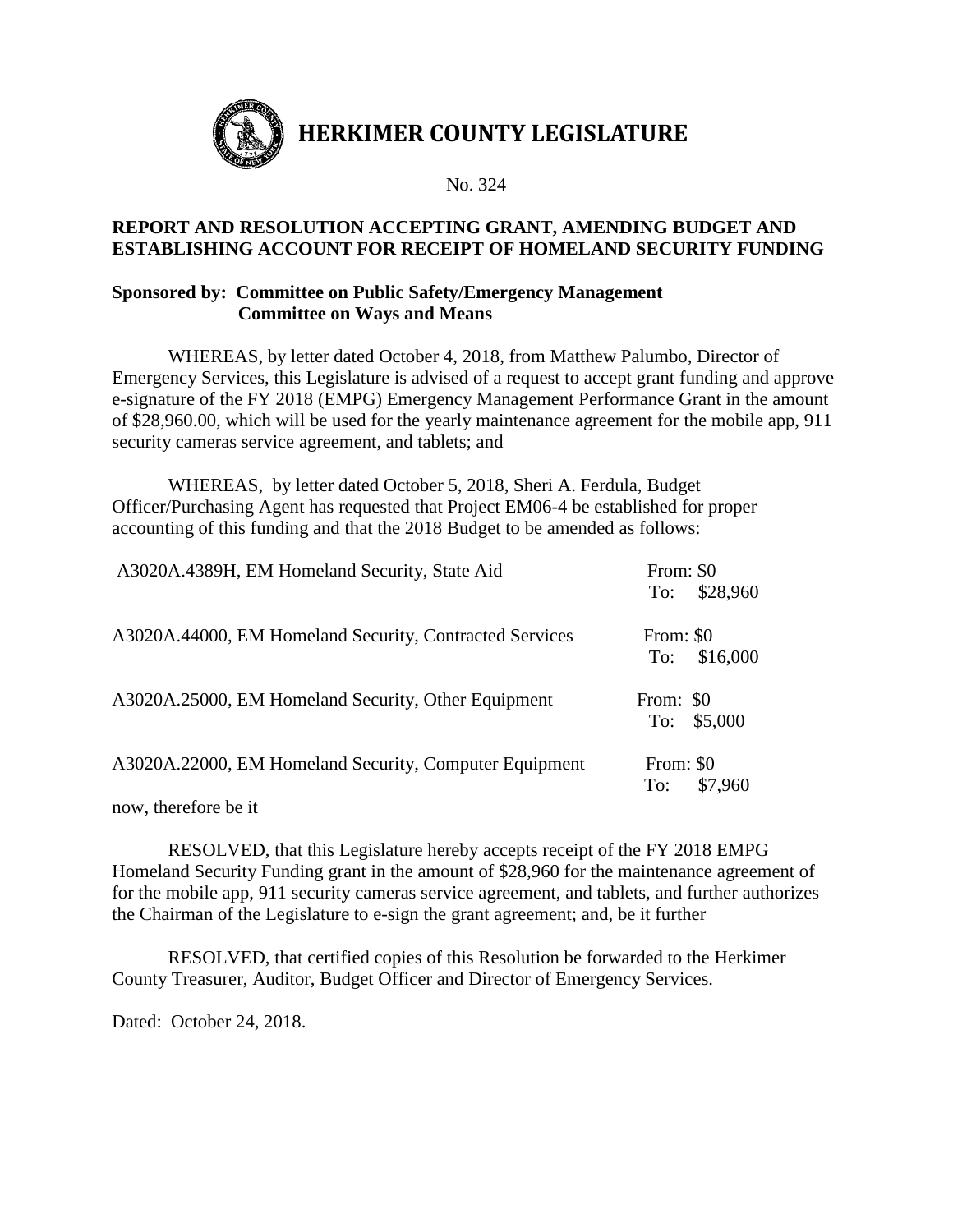

## **REPORT AND RESOLUTION APPROVING LEASE FOR COMMUNICATION SYSTEM TOWER SITE**

## **Sponsored by: Committee on Public Safety/Emergency Management Committee on Ways and Means**

WHEREAS, by Resolution No. 193 duly adopted on July 7, 2004, this Legislature authorized a lease agreement for a period of five years with Jan and Ron Pence for property located at 326 Spohn Road in the Town of Columbia to develop a new transmitter site to enhance public safety communications in southern Herkimer County, which lease agreement was extended most recently for five years by Resolution No. 208 of 2015; and

WHEREAS, by letter dated October 4, 2018, from Matthew Palumbo, Director of Emergency Services, this Legislature is advised of a request for a new five year lease between the County of Herkimer and Jan and Ron Pence, at the following annual rates for rent: 2020 - \$4,013; 2021 - \$4,133; 2022 - \$4,257; 2023\$4,385 and 2024 - \$4,518; now, therefore, be it

RESOLVED, that the Chairman of this Legislature is hereby authorized to enter into a lease agreement for a period of five years with Jan Pence and Ron Pence, 132 Spohn Road, Ilion, New York, for lease of premises located at 326 Spohn Road in the Town of Columbia, Herkimer County, New York, at the following annual rates for rent: 2020 - \$4,013; 2021 - \$4,133; 2022 - \$4,257; 2023\$4,385 and 2024 - \$4,518 and upon such terms and conditions as approved by the Herkimer County Attorney; and, be it further

RESOLVED, that certified copies of this Resolution be forwarded to the Herkimer County Treasurer, Auditor, Budget Officer, County Attorney, Director of Emergency Services and Jan and Ron Pence.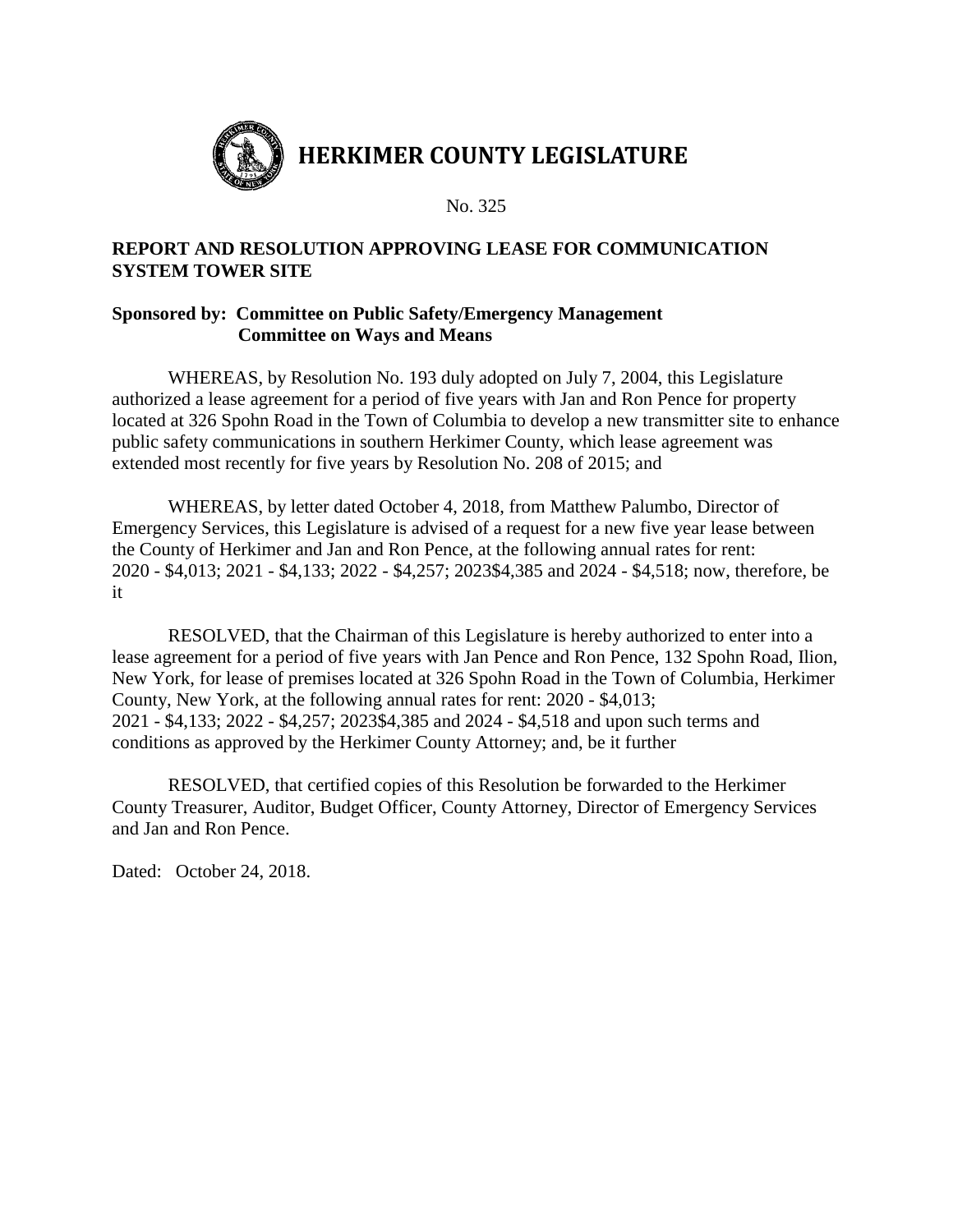

## **REPORT AND RESOLUTION AUTHORIZING TRANSFER OF FUNDS**

#### **Sponsored by: Committee on Ways & Means**

WHEREAS, your Committee on Ways and Means, to which was referred a communication from Sheri A. Ferdula, Budget Officer/Purchasing Agent, dated October 10, 2018, submitting request a for transfer of funds, reports that we have examined said communication, inquired into the subject matter thereof, and recommend that said transfers be made and offer the following Resolution:

RESOLVED, that the Herkimer County Treasurer be, and she hereby is, authorized and directed to transfer the following sums from and to the following accounts in the 2018 Budget:

#### **Transfer:**

| $\mathbb{S}$ |             | 4,100.00 From: A3315.25000, Impaired Driving, Other Equipment             |  |
|--------------|-------------|---------------------------------------------------------------------------|--|
|              |             | To: A3315.41000, Impaired Driving, Supplies                               |  |
| S.           |             | 42,480.00 From: A3020A.22000, EM Homeland Security, Computer Equipment    |  |
|              |             | To: A3020A.25000, EM Homeland Security, Other Equipment                   |  |
|              | \$17,028.00 | From: CD6291.101.00-022, TANF Temp Salaries, ET06-18                      |  |
|              |             | To: CD6291.100.00-001, TANF Salaries, ET06-18                             |  |
|              | \$9,002.79  | From: CD6291.101.00-022, TANF Temp Salaries, ET06-18                      |  |
|              |             | To: CD6291.440.000, TANF, Contracted Services, ET06-18                    |  |
|              | \$458.19    | From: CD6291.410.160, TANF Supplies, ET06-18                              |  |
|              |             | To: CD6291.100.00-001, TANF Salaries, ET06-18                             |  |
|              | \$50.00     | From: CD6291.410.205, TANF Printing, ET06-18                              |  |
|              |             | To: CD6291.100.00-001, TANF Salaries, ET06-18                             |  |
|              | \$100.00    | From: CD6291.440.370, TANF Copier, ET06-18                                |  |
|              |             | To: CD6291.100.00-001, TANF Salaries, ET06-18                             |  |
|              | \$130.00    | From: CD6291.450.000, TANF Fees for Service, ET06-18                      |  |
|              |             | To: CD6291.100.00-001, TANF Salaries, ET06-18                             |  |
|              | \$155.01    | From: CD6291.461.759, TANF Mileage, ET06-18                               |  |
|              |             | To: CD6291.100.00-001, TANF Salaries, ET06-18                             |  |
|              | \$104.01    | From: CD6291.463.000, TANF Postage, ET06-18                               |  |
|              |             | To: CD6291.100.00-001, TANF Salaries, ET06-18                             |  |
| \$.          | 30,000.00   | From: A2960.44000, Education of Handicapped Children, Contracted Services |  |
|              |             | To: A4010.46000, Public Health, Miscellaneous Expense                     |  |

and, be it further

RESOLVED, that certified copies of this Resolution be forwarded to the Herkimer County Treasurer, Auditor, Budget Officer, Director of Emergency Services, Director of Employment & Training, STOP-DWI Coordinator and Director of Public Health.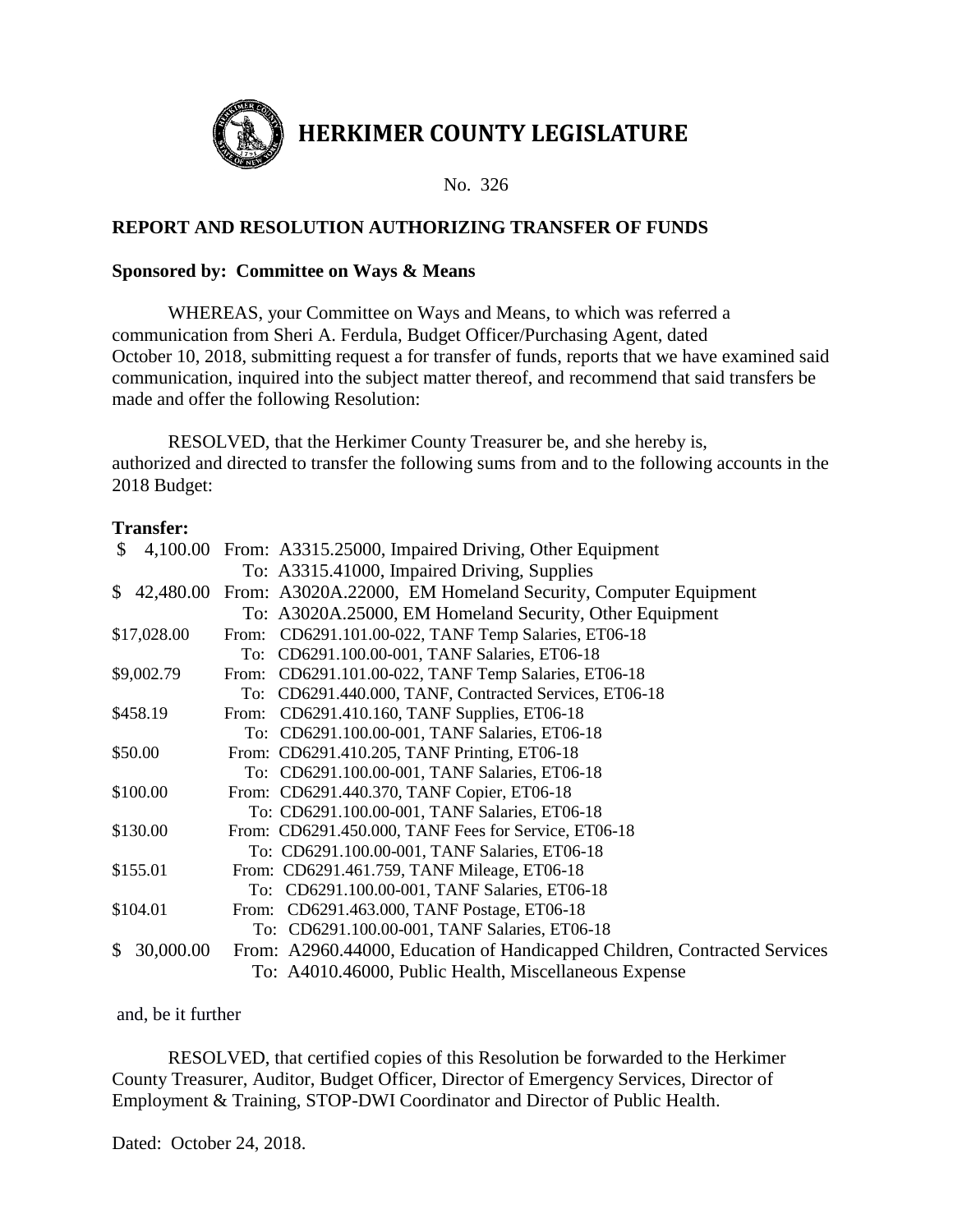

## **REPORT AND RESOLUTION CLOSING ACCOUNTS AND APPROPRIATING FUNDS IN HIGHWAY DEPARTMENT**

#### **Sponsored by: Committee on Ways and Means**

WHEREAS, by letter dated October 5, 2018, Sheri Ferdula, Budget Officer/Purchasing Agent, has advised that the County Road Fund D has three small reserve accounts that have no activity other than interest postings, and requests to close two of the accounts and appropriate the funds and any interest from these accounts and the third account to the highway equipment account to purchase vehicles; and

WHEREAS, the Budget Officer/Purchasing Agent has requested that the County Treasurer be authorized to make any necessary adjustments; now, therefore be it

RESOLVED, that the closures and appropriation be made as follows:

| \$26,100.66 | From: D889F, Reserve, Highway Capital (Close) |
|-------------|-----------------------------------------------|
|             | To: DM5130.23000, Road Maintenance, Vehicles  |
| \$19,372.74 | From: D877, Highway Reserve #1                |
|             | To: DM5130.23000, Road Maintenance, Vehicles  |
| \$70,867.95 | From: D879, Highway Reserve #2 (Close)        |
|             | To: DM5130.23000, Road Maintenance, Vehicles. |

and, be it further

RESOLVED, that certified copies of this Resolution be forwarded to the Herkimer County Treasurer, Auditor, Budget Officer and Herkimer County Highways Superintendent.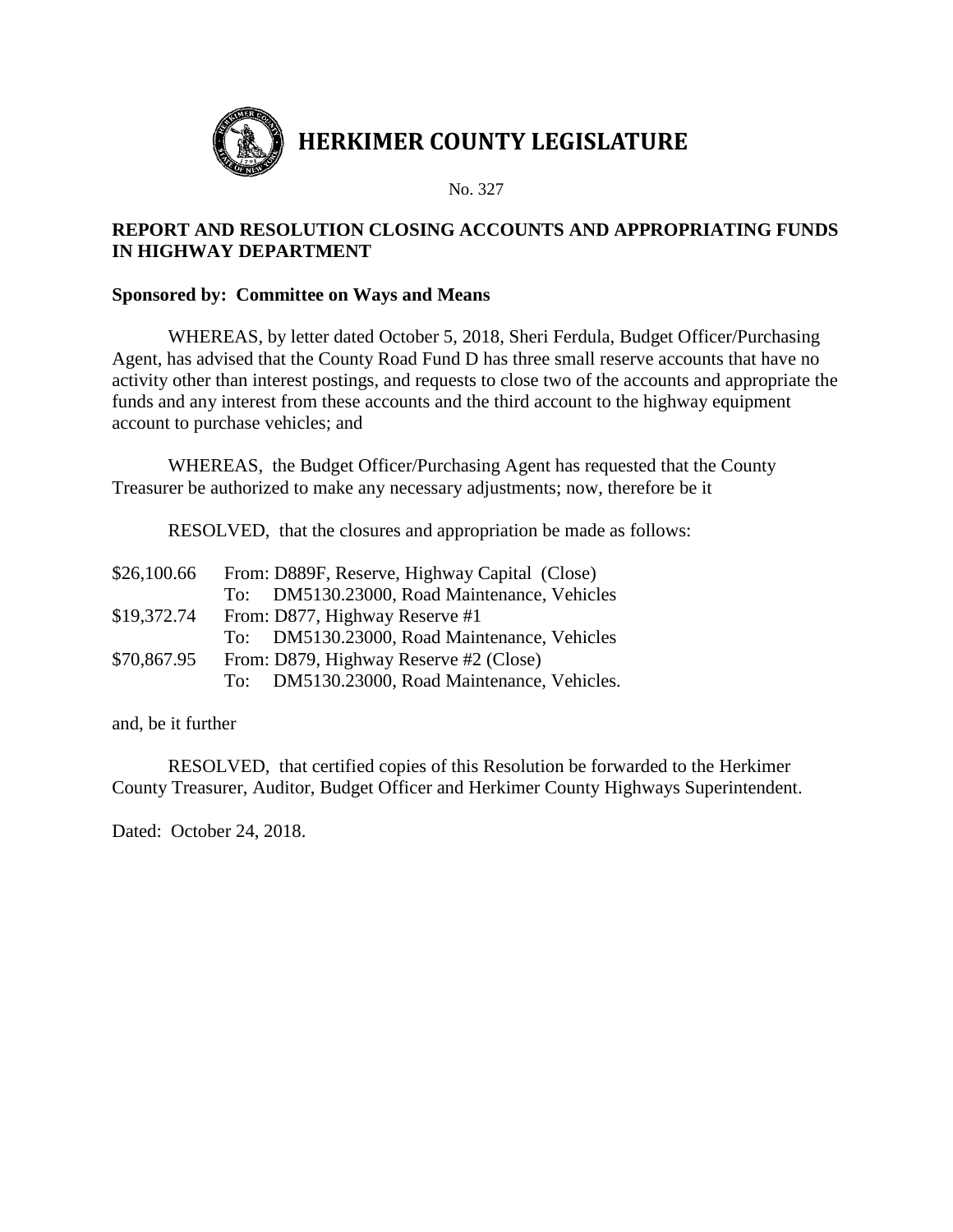

## **REPORT AND RESOLUTION ADOPTING SEXUAL HARRASSMENT POLICY**

#### **Sponsored by: Committee on Ways and Means**

WHEREAS, by Resolution No. 146 for the year 1996 Herkimer County adopted an Anti-Harassment Policy, which included a sexual harassment policy; and

WHEREAS, in April of 2019, New York State adopted legislation requiring the adoption of a model sexual harassment prevention policy or a policy that equals or exceeds the minimum standards provided by such model sexual harassment prevention policy; now, therefore be it

RESOLVED, that the Herkimer County Legislature hereby adopts the attached Herkimer County Sexual Harassment Policy; and be it further

RESOLVED, that Herkimer County's existing Anti-Harassment Policy shall remain in full force and effect, except that the provisions which address sexual harassment shall be omitted and replaced by the attached sexual harassment policy which shall govern cases of sexual harassment; and, be it further

RESOLVED, that certified copies of this Resolution be forwarded to the Herkimer County Attorney, County Administrator and Personnel Officer.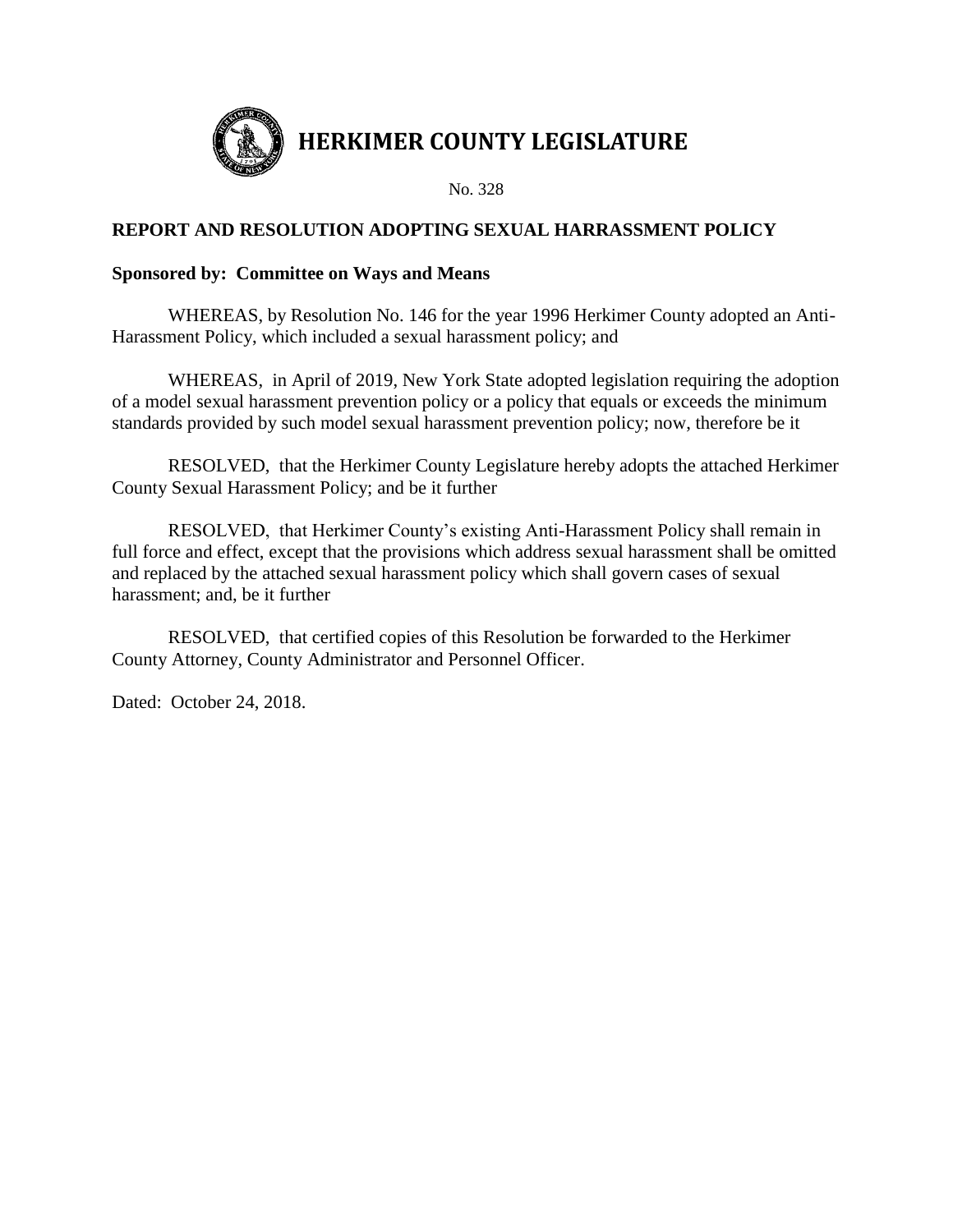

**HERKIMER COUNTY LEGISLATURE**

#### **No. 329**

## **RESOLUTION AMENDING RESOLUTION NO. 290 OF 2018 APPROVING STANDARD WORK DAY AND RETIREMENT REPORTING FOR ELECTED AND APPOINTED OFFICIALS**

#### **Sponsored by: Committee on Ways and Means**

RESOLVED, that Resolution No. 290 duly adopted by the Herkimer County Legislature on September 12, 2018, which established the standard work days for elected and appointed officials to report days worked to the New York State and Local Employees' Retirement System based on the record of activities maintained and submitted by these officials to the Clerk of this body, is hereby amended to add the following officials:

| <b>Title</b>                             | <b>Name</b>            | <b>Social</b><br>Securi<br>ty<br><b>Numb</b><br>er<br>(Last<br>4<br>digits) | Registratio<br>n Number | <b>Standar</b><br>d<br>Work<br>Day<br>(Hrs/day | <b>Term</b><br><b>Begins/Ends</b> | <b>Participate</b><br>s in<br>Employer'<br>s Time<br>Keeping<br><b>System</b><br>(Y/N) | Days/Mont<br>h<br>(based<br><b>on</b><br>Record<br>οf<br><b>Activities</b> |
|------------------------------------------|------------------------|-----------------------------------------------------------------------------|-------------------------|------------------------------------------------|-----------------------------------|----------------------------------------------------------------------------------------|----------------------------------------------------------------------------|
|                                          |                        |                                                                             |                         |                                                |                                   |                                                                                        |                                                                            |
| <b>Appointed Officials</b>               |                        |                                                                             |                         |                                                |                                   |                                                                                        |                                                                            |
| Assistant<br><b>District</b><br>Attorney | Michelle K.<br>Fassett |                                                                             |                         | 6                                              | 4/30/18-12/31/20                  | N                                                                                      | 12.03                                                                      |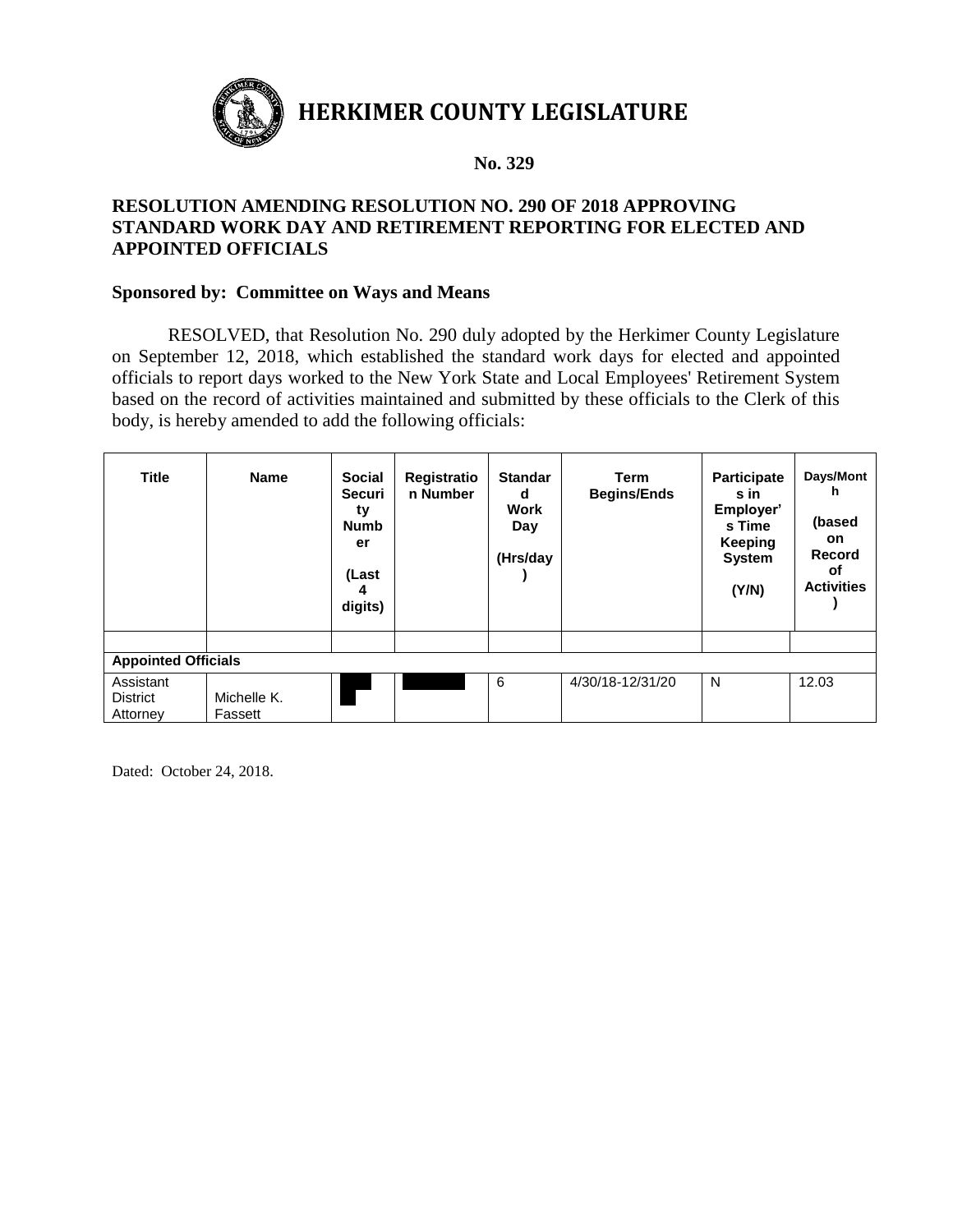

## **REPORT AND RESOLUTION ESTABLISHING ANNUAL SALARIES OF SOME ELECTED OFFICIALS AND CERTAIN COUNTY OFFICERS APPOINTED FOR A FIXED TERM DURING THEIR TERM OF OFFICE AND SETTING DATE FOR PUBLIC HEARING**

#### **Sponsored by: Committee on Ways and Means**

We, the Committee on Ways and Means of the Herkimer County Legislature, are causing to be prepared and will present Introductory Local Law No. 3 for the year 2018 to establish annual salaries of some elected officials and certain county officers appointed for a fixed term during their term of office, and setting the date for the statutory public hearing thereon, and offer the following Resolution:

#### RESOLVED:

1. That a proposed local law establishing salaries of some elected officials and certain county officers will be prepared by this Committee, and that a public hearing will be held on the proposed local law at a meeting of the Herkimer County Legislature, on the 14<sup>th</sup> day of November, 2018, at 6:30 p.m. in the Legislative Chambers of the County Office Building in the Village of Herkimer, New York;

2. That this County Legislature designates the Committee on Ways and Means as the Committee to hold the public hearing on the adoption of said Local Law;

3. That at least five days prior to such public hearing the Clerk of this Legislature shall post a notice of such hearing upon the bulletin board in the Courthouse and cause to be published said notice at least once in the *Times Telegram*;

4. That the Clerk of this Legislature shall place a copy of said Local Law on the desks of the members of this County Legislature at least seven calendar days, exclusive of Sunday, prior to its final adoption;

5. That if said local law be finally adopted, the Clerk of this Legislature shall file one certified copy thereof in the Office of the County Clerk, one in the Office of the Secretary of State and publish said local law as required by law.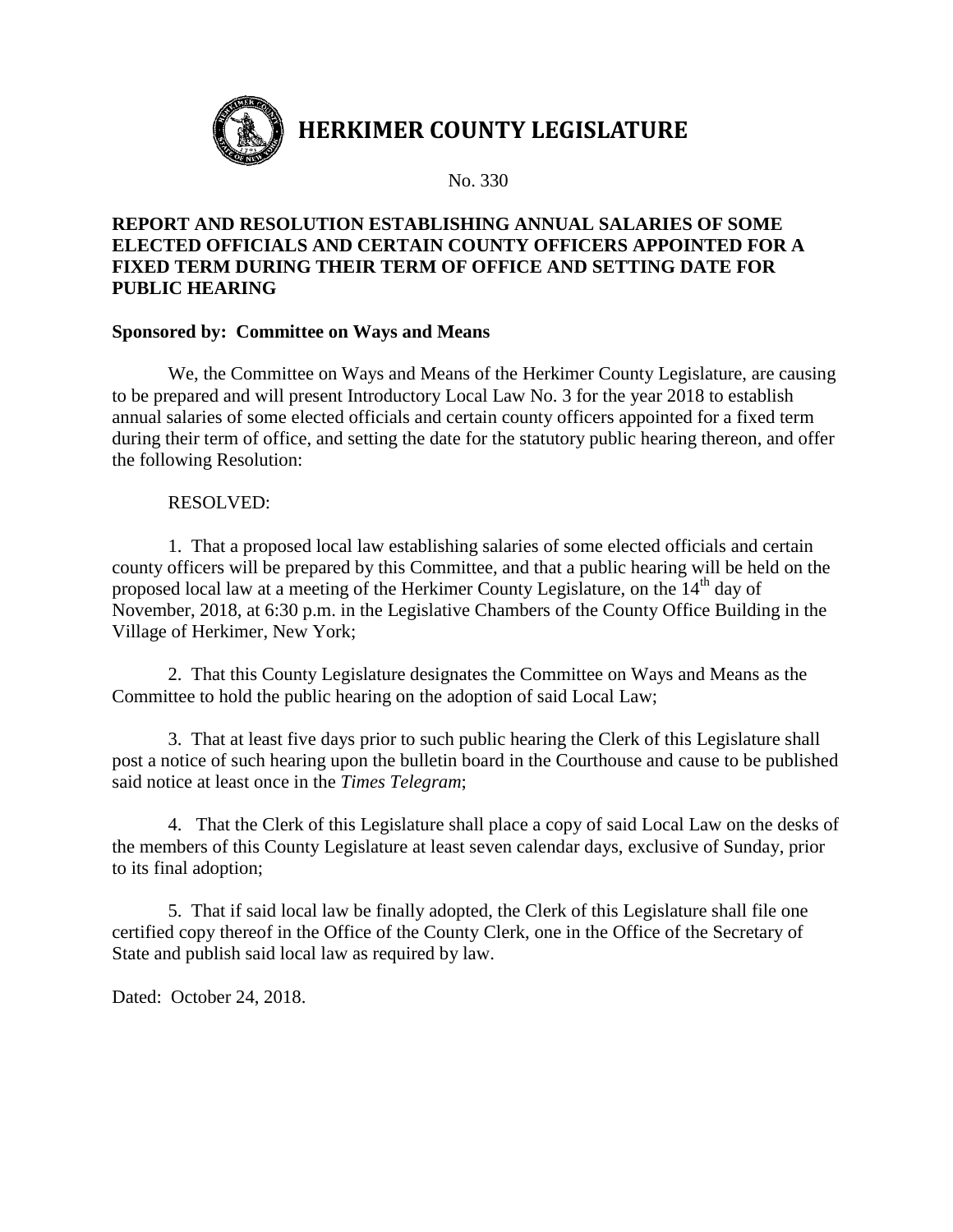

## **RESOLUTION APPOINTING TRUSTEE AT HERKIMER COUNTY COMMUNITY COLLEGE**

## **Sponsored by: Committee on Education**

WHEREAS, there presently exists a vacancy on the Board of Trustees; and

WHEREAS, it is the recommendation of your Committee on Education that Michael A. Stalteri, Sr., of 117 Eastwood Drive, East Herkimer, NY 13350 be appointed to fill said vacancy; now, therefore, be it

RESOLVED, that Michael A. Stalteri, Sr., of 117 Eastwood Drive, East Herkimer, NY 13350, is hereby appointed as a member of the Board of Trustees of Herkimer County Community College, pursuant to Section 6306 of the Education Law of the State of New York, to fill a vacancy presently existing on said board, which term shall expire on June 30, 2021; and, be it further

RESOLVED, that certified copies of this Resolution be forwarded to the Herkimer County Treasurer, Auditor, Personnel Officer, Chancellor of the State University of New York, the Vice Chancellor for Two Year Colleges, President of Herkimer County Community College, Senior Vice President for Administration and Finance of Herkimer County Community College, Chairperson of the Board of Trustees of Herkimer County Community College and Michael A. Stalteri, Sr.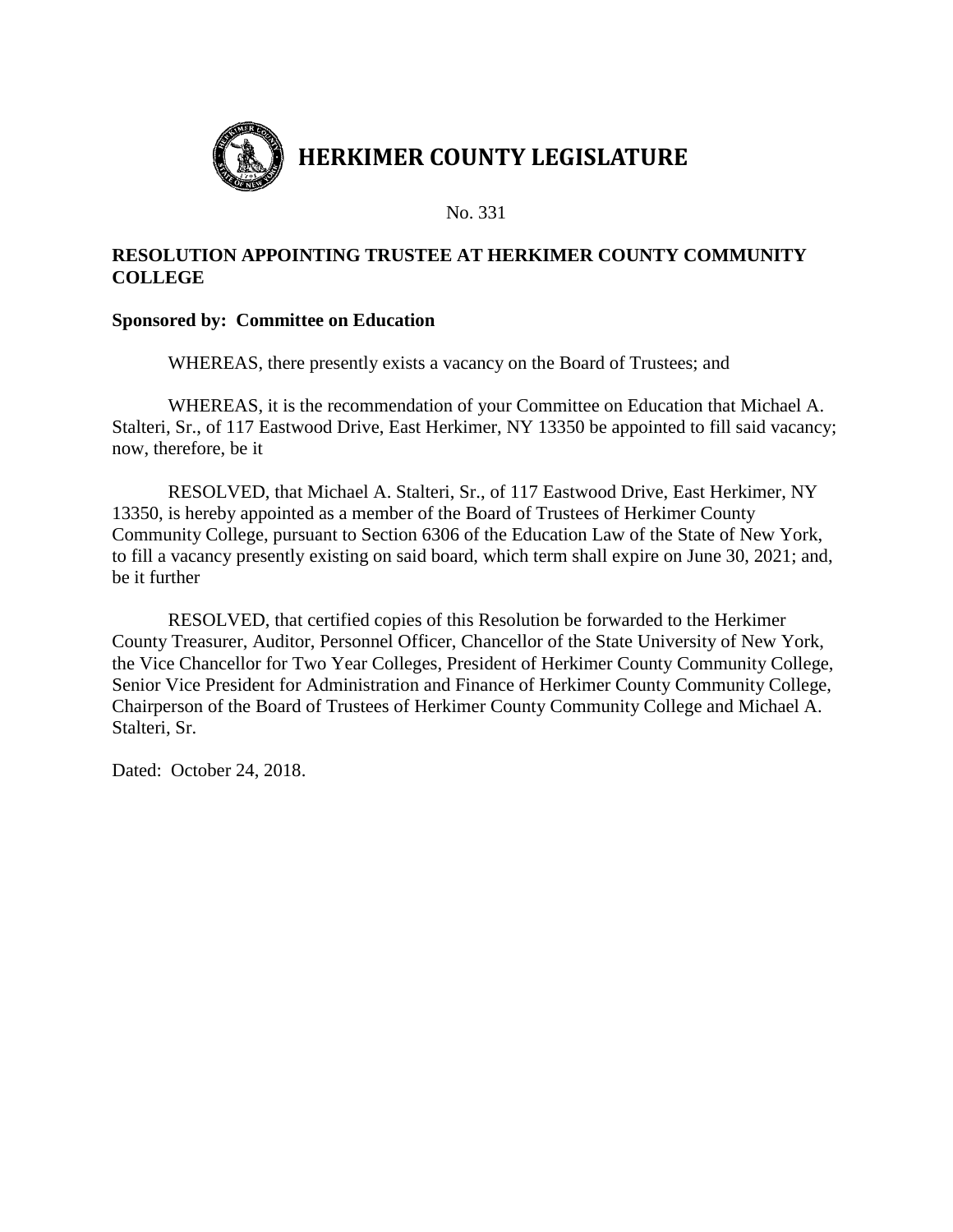

## **REPORT AND RESOLUTION AWARDING BID FOR SECURITY SYSTEM WITHIN THE PROVISION OF AN ELECTRICAL CONTRACTOR FOR CONSTRUCTION OF THE NEW HERKIMER COUNTY CORRECTIONAL FACILITY**

#### **Sponsored by: Committee on Public Safety/Emergency Management Committee on Ways & Means**

WHEREAS, by Resolution No. 309 of 2018, this Legislature awarded a bid for the provision of an Electrical Contractor to Weydman Electric for construction of the New Herkimer County Correctional Facility, contingent upon the bidder holding open the security system portion of the bid for 45 days from the date of its receipt by the county; and

WHEREAS, by letter dated October 2, 2018, Sheri A. Ferdula, Budget Officer/Purchasing Agent had advised that sealed bids were received, opened and read in accordance with law for the provision of an Electrical Contractor for the construction of the new Herkimer County Correctional Facility with the following alternates:

| Alternate No. $EC - 01$ : Black Creek security and Control System        | \$2,036,000 |
|--------------------------------------------------------------------------|-------------|
| Alternate No. EC - 02: Comtec Security and Control System                | \$1,648,000 |
| Alternate No. $EC - 03$ : Normet Security and Control System             | \$1,648,000 |
| Alternate No. $EC - 04$ : Security and Control System (Stanley Security) | \$1,594,000 |

WHEREAS, your Committees have approved the bid for an Electrical Contractor with Alternate No. EC-01, Black Creek security and Control System at a cost of \$2,036,000; now, therefore be it

RESOLVED, that the Herkimer County Legislature hereby approves the bid of Weydman Electric, Inc., 747 Young Street, Tonawanda, NY 14150 as Electrical Contractor with Alternate No. EC-01, Black Creek security and control system at a cost of \$2,036,000 in conjunction with the Electrical Contractor award for a total cost of \$5,924,000; and, be it further

RESOLVED that certified copies be of this Resolution be forwarded to the Herkimer County Treasurer, Auditor, Budget Officer and Weydman Electric, Inc.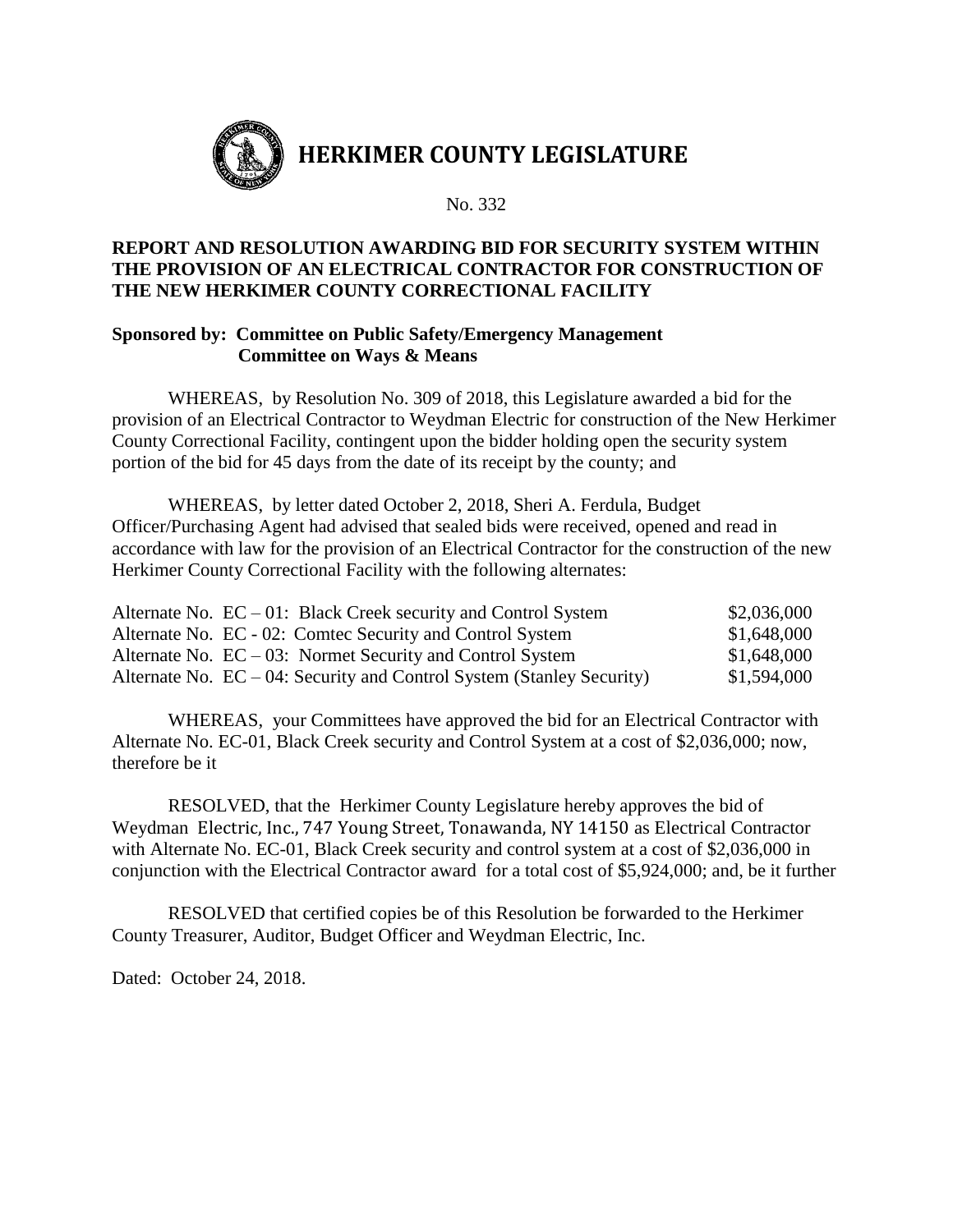

## **REPORT AND RESOLUTION APPROVING GRANT FOR THE DEVELOPMENT OF THE MANHEIM INDUSTRIAL PARK**

#### **Sponsored by: Committee on County Planning & Development Committee on Ways & Means**

WHEREAS, by letter dated October 9, 2018, John J. Piseck, Executive Director of the Herkimer County Industrial Development Agency, has advised that the Herkimer County IDA is proposing to expand the use of the program income in the amount of up to \$7,109.07 for the purpose of improvements to support the infrastructure of the Manheim Park; and

WHEREAS, that letter further advises that these funds are considered to be "Program Income" as far as the Office of Community Renewal is concerned, which can be awarded by a resolution given by the Herkimer County Legislature; and

RESOLVED, that the Herkimer County Legislature approves a \$7,109.07 grant of the above funds to the Herkimer County Industrial Development Agency to be applied to the infrastructure of the Manheim Business Park; and, be it further

RESOLVED, that a certified copy of this Resolution be forwarded to the Executive Director of the Herkimer County Industrial Development Agency.